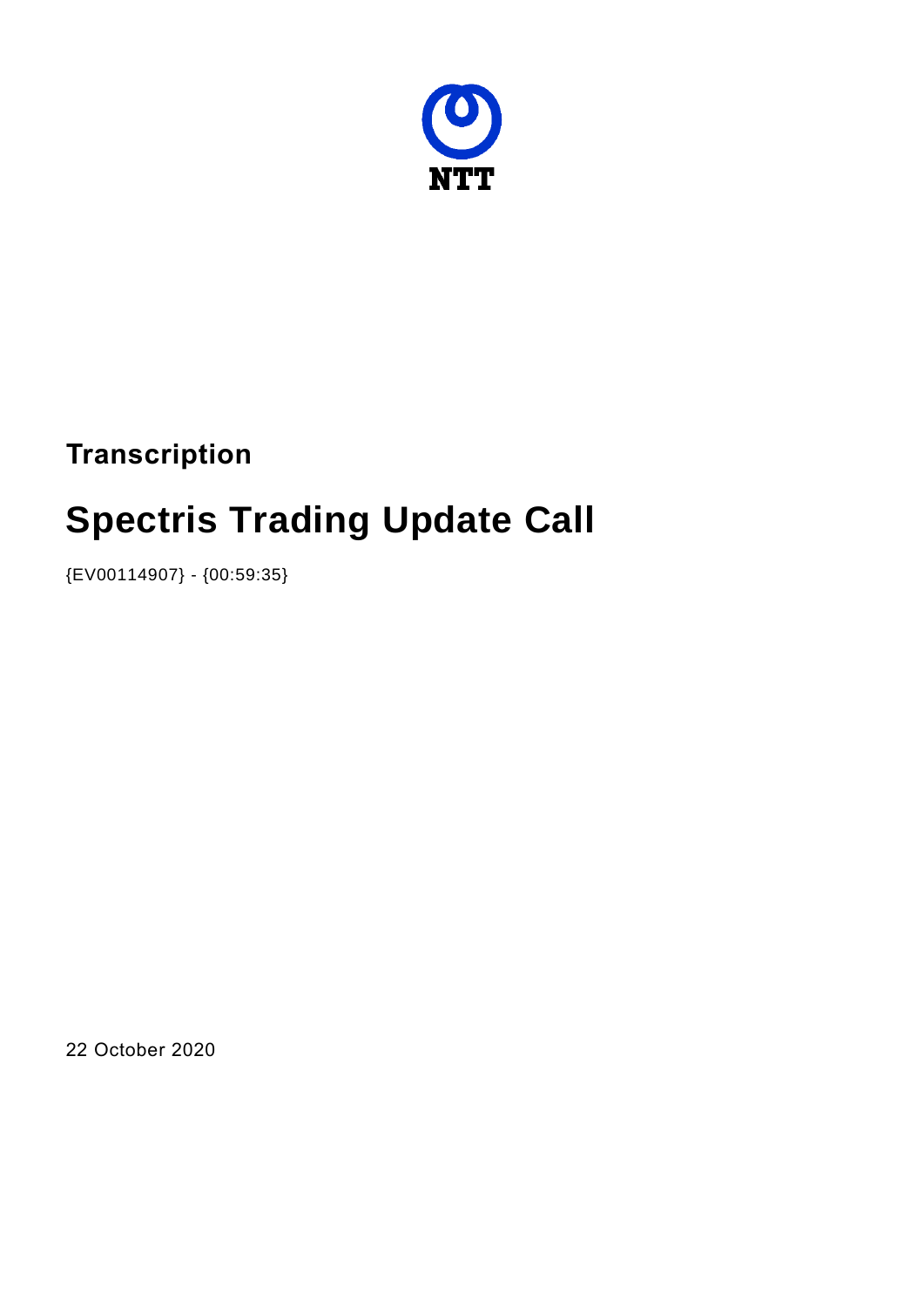

**Spectris Trading Update Call** {EV00114907} - {00:59:35}

# **PRESENTATION**

#### **Operator**

Ladies and gentlemen, welcome to Spectris Trading Update Call. I will now pass the call to Mr Andrew Heath.

## **Andrew Heath**

Thank you, very much, and good morning and welcome, everyone, to this the Spectris Q3 Trading Update. I really do hope that you are all keeping yourselves safe and well at this time. I'm joined today by Derek Harding, our CFO, to discuss our performance in the third quarter. And what we will discuss today is very consistent with the view that we presented at our H1 results back in August.

And before I start, I'd just like to say that we continue to take a balanced, socially responsible approach to managing our business at this time, in line with our culture and our values, very much supporting our people and delivering for our customers. And I'd again just like to start by thanking our people for their commitments and support through what have been some very difficult times.

Let's move on to the update itself. So, I'll start with our performance. We've seen positive progress in a number of our end markets, and I'm very pleased that our like for like sales decline has improved from 18% in quarter two to just 9% in quarter three. So year to date like for like sales were 12% lower. In all regions, there was improvement, most notably in North America and in Asia the improvement was driven by a rebound in activity in China, where like for like sales rose 6% in the period.

So, now just turning to our businesses in turn. In Malvern Panalytical, we had a much improved performance compared with H1 with only a 4% decline in like for like sales. This reflects a resumption in CapEx or [? 00:01:41] from its customers and some revenue from the completion of installations of systems which were delayed from the first half of the year due to customer access restrictions.

There was also good growth in the pharmaceutical and food customers, which was offset by lower like for like sales into academic research institutes, where demand continues to be weak, which really reflects the ongoing closures there. And going into quarter four, we expect sales to be sequentially higher, though the like for like sales performance is not expected to be as strong as in quarter three.

At HBK, Q3 performance was similar to that which we saw in Q2 with like for like sales 13% lower, given its later cycle exposure. We had a strong performance in North America with growth driven by strong sales into aerospace and defence customers, reflecting a number of large projects sales as well as sales into machine manufacturing. Q4 is expected to see like for like sales lower, which reflects the later cycle nature of the HBK business.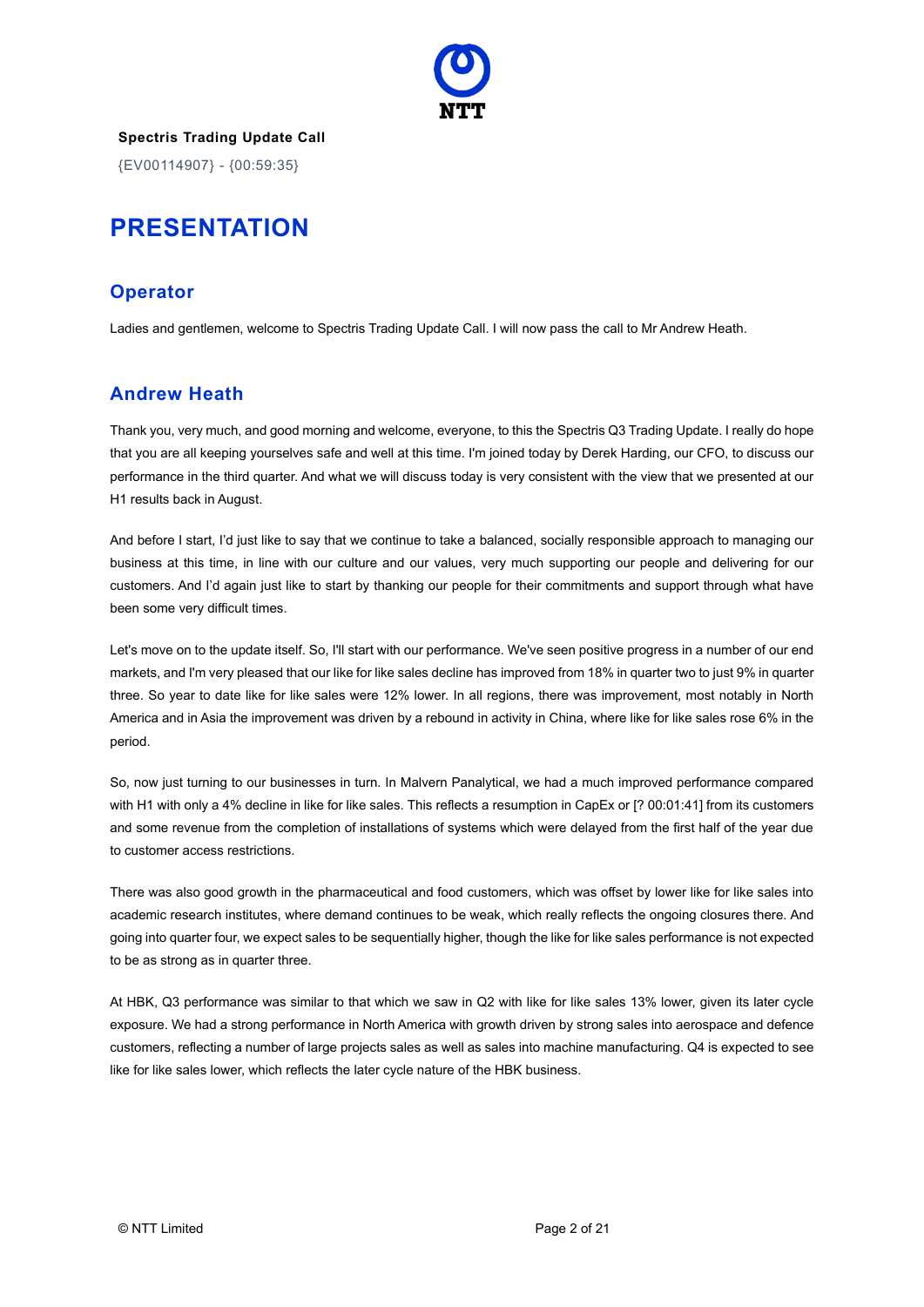

{EV00114907} - {00:59:35}

At Omega, like for like sales were 16% lower, which was better than quarter two, but still reflects continuing weak demand in its main market in North America. For Q4 we expect to see the like the like sales performance improving, although no growth is expected in North America until the beginning of 21.

In industrial solutions, we saw a noticeable sequential improvement in Q3 with a much improved like for like sales decline of just 9%. There was growth into the pharmaceutical and food industries, while those businesses exposed to automotive and upstream oil and gas saw the weakest performance and here we expect fourth quarter to continue to show a progressive improvement in like for like sales.

Moving onto the balance sheet. During the pandemic, maintaining a strong balance sheet and cash position has been a key priority for us. We remain highly cash generative. At the end of the quarter, we had net cash of 60.2 million pounds, and this is after paying a 50.2 million pounds additional interim dividend, which was in lieu of the 2019 final dividend and before the interim dividend of 26.5 million pounds.

The strength of our balance sheet has put us in a good position to pursue acquisition opportunities that may emerge. With the resumption of activity in the M&A a market, we continue to work on our acquisition opportunity pipeline and have also re-initiated our sale programme to deliver our portfolio optimisation.

As discussed at the H1 results we will be managing the impact of COVID-19 in three phases: React, respond and reset. And we are now firmly in the reset phase, while we continue to support our employees and customers through these times. For our people we have re-instated salaries and also full time working wherever possible, part of the reset to a sustainable business model.

We continue to support our employees with provisional practical guidance and also mental health support and to focus on staying connected with those people, especially who are working remotely. For example, in Europe we have partnered with The Wellbeing Project to offer resilience coaching to employees, and both Derek and I recently participated in workshops on this.

And for our customers, despite the challenges of restrictions of remote working, we've continued to launch new products which enhance our offering to them. For example, HBK have introduced a complete power [ph 00:04:55] metre solution for testing and monitoring solutions around electric drive systems, power supplies and e-grids and VI-grade has recently launched its new product line of cable driven simulators, the DiM400.

In Malvern Panalytical, we launched three new products: the Zetasizer Advance range, the 1Der detectors, and the Empyrean XRD platform, as well as our OmniTrust suite of software tools. And Servomex developed, in record time in just 14 weeks, a variant of the Paracube sensor, called the Mercury, which is designed and approved to work in critical care ventilators.

We also continue to extend our digital offering with a wider emphasis on online sales, virtual engagement, digital workshops and webinars and remote installations and servicing support. Given the benefit to both ourselves and our customers, we continue to enhance our digital offering and that will be a key focus going forward.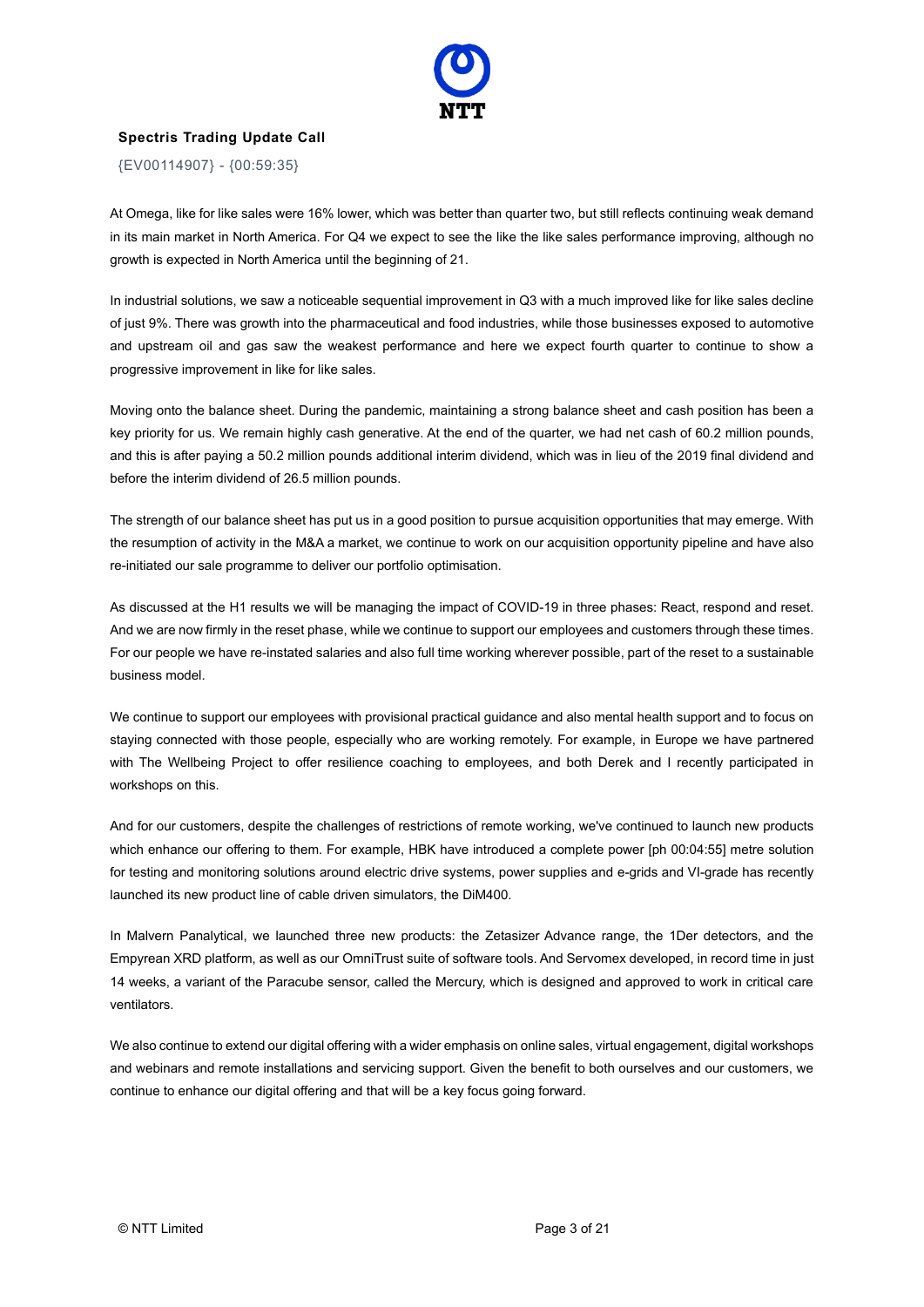

{EV00114907} - {00:59:35}

As also disclosed in our H1 results, we launched a restructuring programme to further reduce our cost base over the last few months. Work has progressed at each operating company, which confirms the expected benefits of 20 million pounds to come through in 2021.

These permanent reductions in our cost base will come from a variety of sources, including footprint rationalisation, reduction in discretionary costs, including more productive ways of working digitally, as well as headcount reduction. So, as a result, we anticipate our overhead costs in 2020 be around 50 million pounds lower than in 2019, and that will consist of 20 million of permanent cost savings which was delivered from our profit improvement programme. But also, the 30 million of temporary savings that we talked about at the half year.

And of those 30 million pounds of temporary savings, we expect 20 million of that to turn into permanent savings in 2021. For this programme there will be a 5 million of restructuring costs this year, in addition to the 25 million pounds for the profit improvement programme and an additional 20 million pounds of costs in 2021.

So, in summary, I am really pleased with our improving performance in the third quarter and the sales momentum going into the fourth quarter. Our order book provides confidence in us meeting our full year revenue expectations, although this is subject to no major effects, clearly, from COVID-related restrictions, which may impact our ability to access customer sites for things like product installation and commissioning.

We've also been clear that we remain committed to recognising the sacrifice and dedication of our people during this challenging period. Therefore, any delivery in excess of our expectation will be considered to recognise this sacrifice and commitment. Our cash generation continues to be a strength, and our balance sheet remains robust. As we implement the restructuring, we will emerge from this crisis a stronger and even more resilient business. Our strategic objectives of organic growth and margin expansion remain, as well as optimising our portfolio and making acquisitions to deliver longterm value to our shareholders.

And with that I'll happily open up to questions.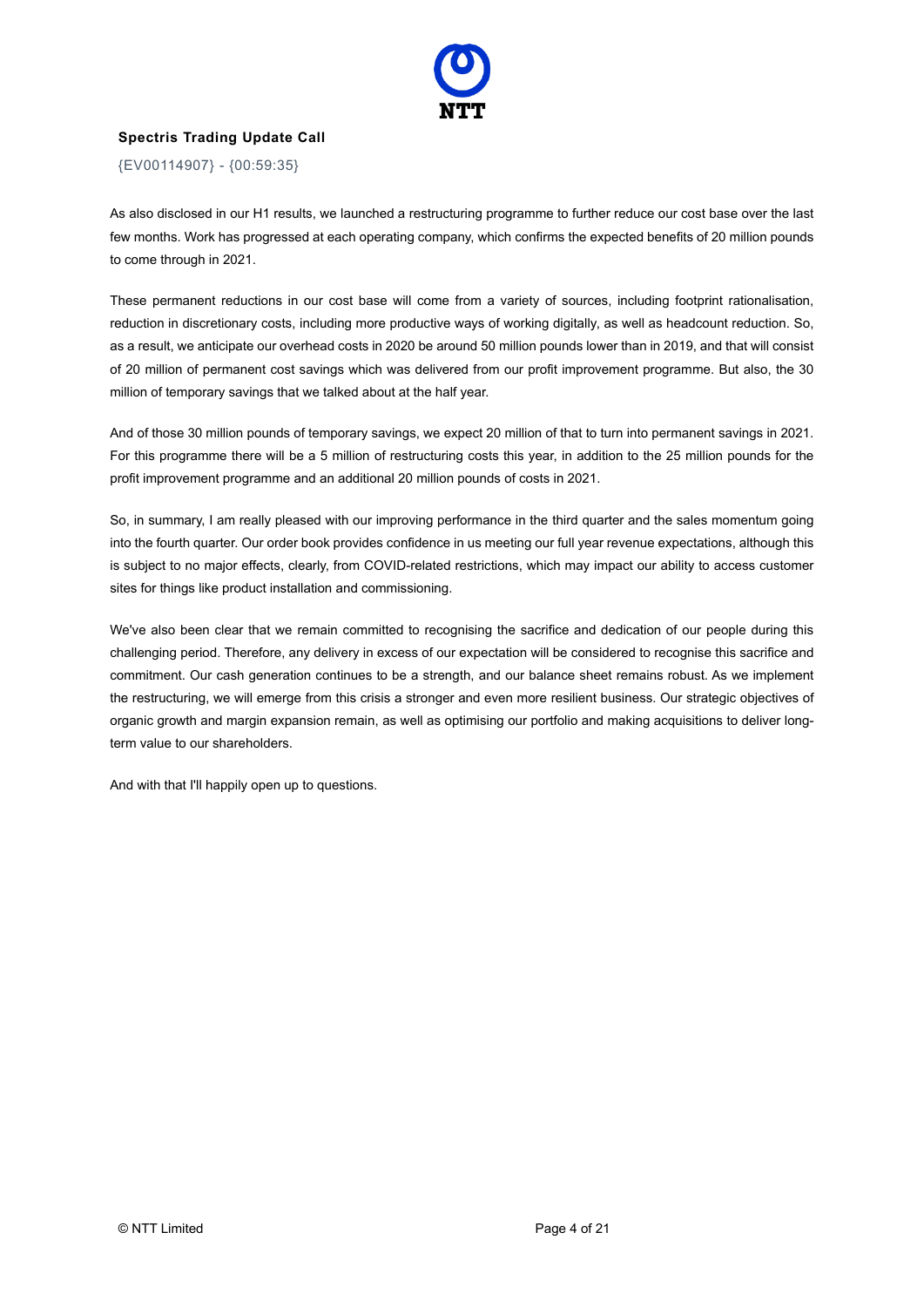

{EV00114907} - {00:59:35}

# **Q&A**

## **Operator**

Thank you very much. We will now begin the question and answer session. Participants with questions, please press 01 on your telephone keypad and you will be placed in the queue. To cancel the queue, please press 02.

The first caller we have is from Mark Davies Jones. The floor is yours.

#### **Mark Davies Jones**

Morning, Andrew. One or two challenges there. Just a couple of questions if I may. Omega looked a little disappointing given what you were saying overall in terms of momentum in the US. Can you give us some background on what's happening there and when you see the benefit of some of the investments you've put in there?

And then the second question, maybe for Derek, is obviously that today's update is focused on the top line, but in terms of conversion, are you still looking at the sort of drop throughs that you were flagging at the half year, i.e. higher drop through in the second half; 40/50% versus the 32% in the first half? Thanks.

#### **Andrew Heath**

Great, thanks for your question, Mark. Nice to hear your voice. So, just in terms of Omega's performance, it really is tracking against the North American IP, industrial production. The business correlates very strongly to that, so we practise statistics quite closely and Omega's performance has been pretty much tracking in line with that over the last few months.

So relative to its core market in North America, which is 70% of its business, we are seeing it sort of track against that. During the height of the lockdown in North America, we definitely saw its digital online business holding up well. That held up better than sort of the direct selling side of the business. And so that gives us confidence in our online model. But in terms of your question around sort of timing of the benefits coming through from the investments we made, clearly we are very much focused on driving scale in that business now, having made that investment.

Omega has done a good job over the last two three years of really sort of leaning its operation out, making itself more efficient, not just on the shop floor, but also in all of their sort of offices and transactional processing in the business. And they've reduced their reduced there headcount there by about 25% over the last two three years, but having at the same time – they also clearly made the investment in e-commerce platform and that sort of added to the fixed costs which we talked about at the half year, we saw that come through in the negative gearing we were seeing impacting the margin.

So, going forward we've brought in a new president, Amit, who joins us from Thermo Fisher with a great background. A lot of relevant experience, not least for his time running Cole-Parmer [? 00:11:53] enthused go and basically turbocharge the top line growth in Omega. And that's really where would be the focus.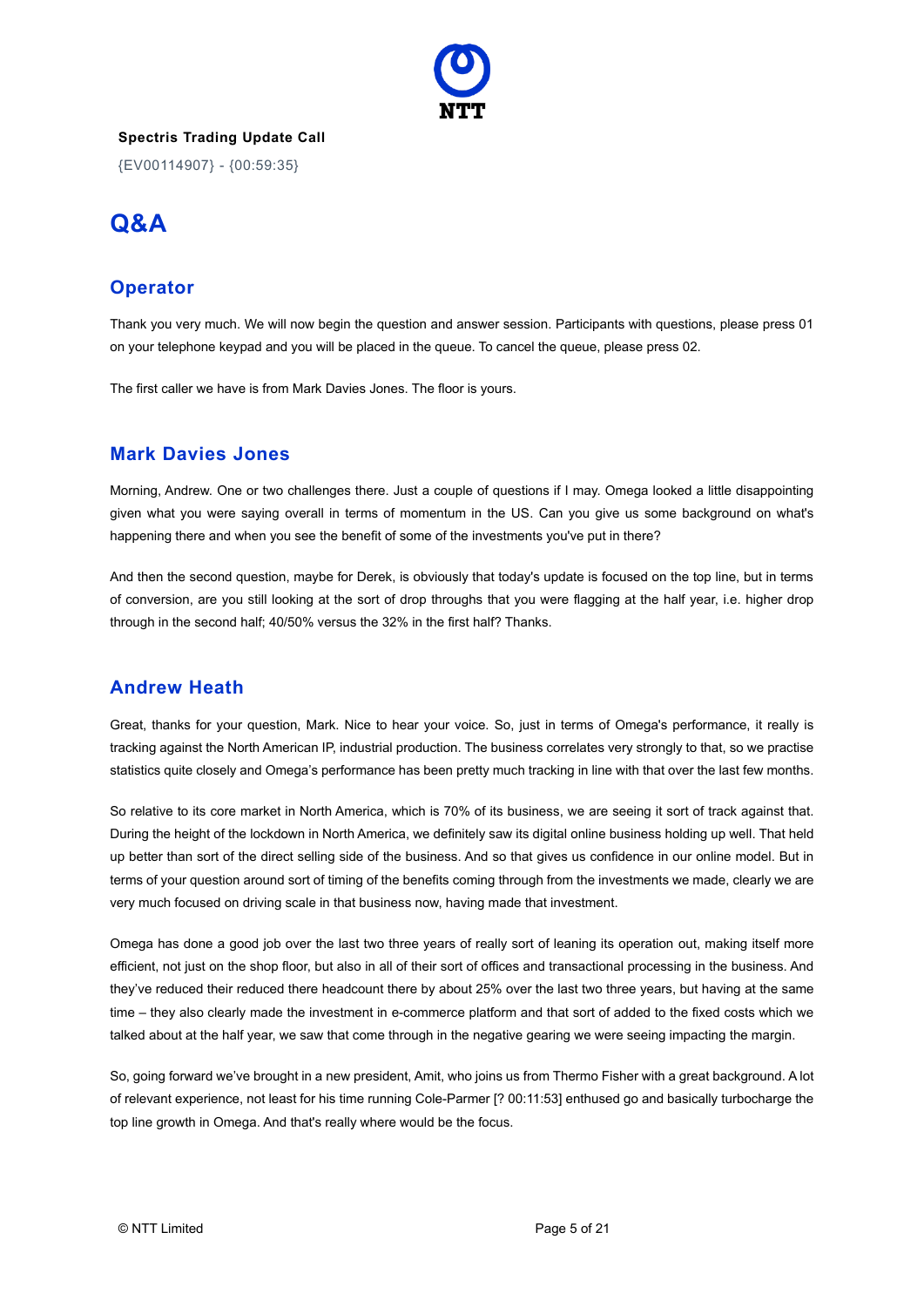

{EV00114907} - {00:59:35}

#### **Mark Davies Jones**

Thank you.

#### **Derek Harding**

And Mark, on the question of drop through, the guidance that we gave at the half year hasn't changed and just as a reminder that was that was a full-year answer, if you like. So, depending on where you place your assumptions on the top line, there was a range between 40 to 50% of drop through from sort of the best top line view to the worst top line view. And there's nothing new in this statement in relation to that.

#### **Mark Davies Jones**

Great, thank you very much.

#### **Operator**

Thank you very much. Next, we have Mr Jonathan Hurn from Barclays. The floor is yours, Mr. Jonathan.

#### **Jonathan Hurn**

Good morning, guys. Just – sorry, I should say, a few questions from me. Firstly, just in terms of that sort of 9% decline that you saw in the Q3, can you just give us a little feel of the transition through Q3 just in terms of the sort of performance in July, August and September? That was the first one please.

#### **Andrew Heath**

Jonathan, good to hear you. So, I think we – at the half year, we obviously talked about sort of June's performance being a 12% decline, which is clearly a step change from the sort of 20% decline range we saw back in the March/April/May timeframes and really over the last three months of quarter three, typically have seen a similar level of activity. Some months have been better, some a little bit worse. But in terms of what we put in our announcement, given the order intake that we've seen, which has fared even better, that gives us the confidence going into Q4 that we've got momentum and sufficient order cover to meet our expectations revenue-wise over the next three months.

#### **Jonathan Hurn**

Okay, I was just trying maybe sort of focus on September, just getting a sort of feel for the exit rate for the business overall. I don't know if you can just give a little bit more colour on September?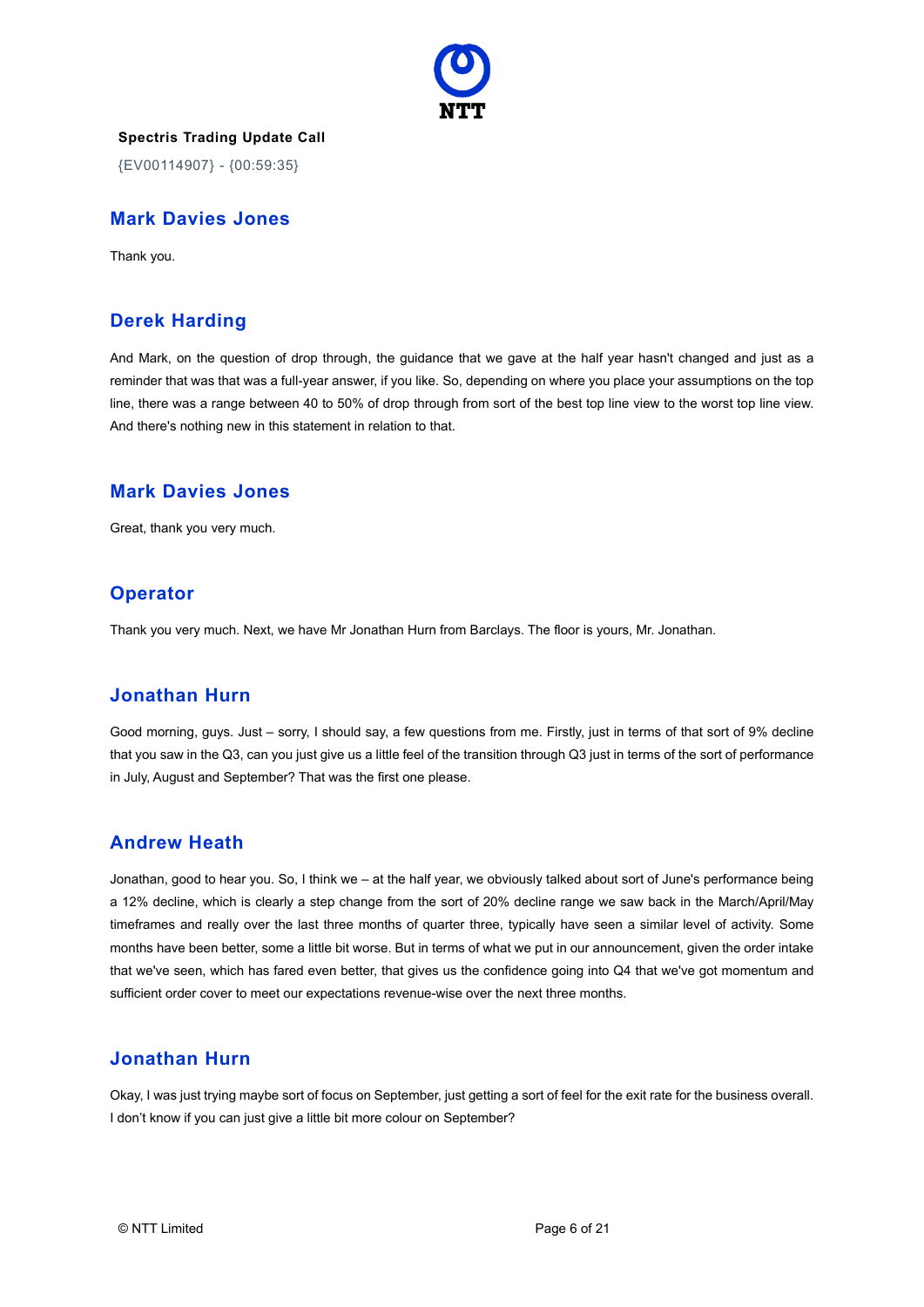

{EV00114907} - {00:59:35}

#### **Andrew Heath**

Yeah, Jonathan, it's always dangerous, I think, to sort of point to a specific month but clearly, sort of July and August are the sort of the heavier holiday months, within the Northern Hemisphere at least, so we were pleased with what we saw in July and August, and September was better. But that's, to some extent, people coming back into work, so we shouldn't draw too many conclusions from that other than certainly the trend over the last four months, we feel that we have good momentum going into the final quarter.

#### **Jonathan Hurn**

Great, thank you. Second one just on M&A. Obviously you talk about that in the statement. Both sort of acquisitions and disposals. Just on the acquisition side, can you just sort of remind us of how the structures that could be? Just in terms of the levels of net debt EBITDA that you may go up to. Is it purely all going to be debt? Are you still considering other sources of funding? Just sort of a feel for that please. That would be helpful.

#### **Andrew Heath**

Yeah, so clearly the M&A market has come back strongly, overall. It clearly went into a period of paralysis during the height of lockdowns. As we said at the half year, we initiated our disposal programme so we are actively on with that at the moment but on the buy side, to your question, in terms of looking at the landscape and the opportunities, the current situation has clearly created some new opportunities, shall we say, in terms of what we were looking at previously and that varies from relatively small bolt-ons all the way through to acquisitions of potential size of some of our platforms, or indeed even larger than that.

But as we put in our notes, we will absolutely remain disciplined around capital decisions. We've previously guided that a debt range of one to two times is the zone that we would be comfortable operating in and for the right acquisition, but we would go above two times. Now, in the current context, we will be more conservative than that, and therefore we will look at the appropriate structure of debt and equity to suit the size of the transaction and also the opportunities that we see beyond the transaction as well. So, there's a number of factors clearly that we have to consider.

#### **Jonathan Hurn**

Great, that's very helpful. And the last one was just on the auto end market. Obviously in your commentary it's one of the weakest, if not the weakest, end markets. I mean, I think the general sort of performance in Q3 auto has been better. Obviously, you guys are late cycle. When do you still feel that the auto market will start to turn for you and improve?

#### **Andrew Heath**

Yeah, so I think up until – I think sort of going into more Q3, the auto sales, particularly in North America, have held up quite well for us, but as we've always said, look at HBK, its latest cycle, we've definitely seen that come through. A lot of the customers that we're talking to are certainly trying to sustain or maintain a lot of their R&D programmes, particularly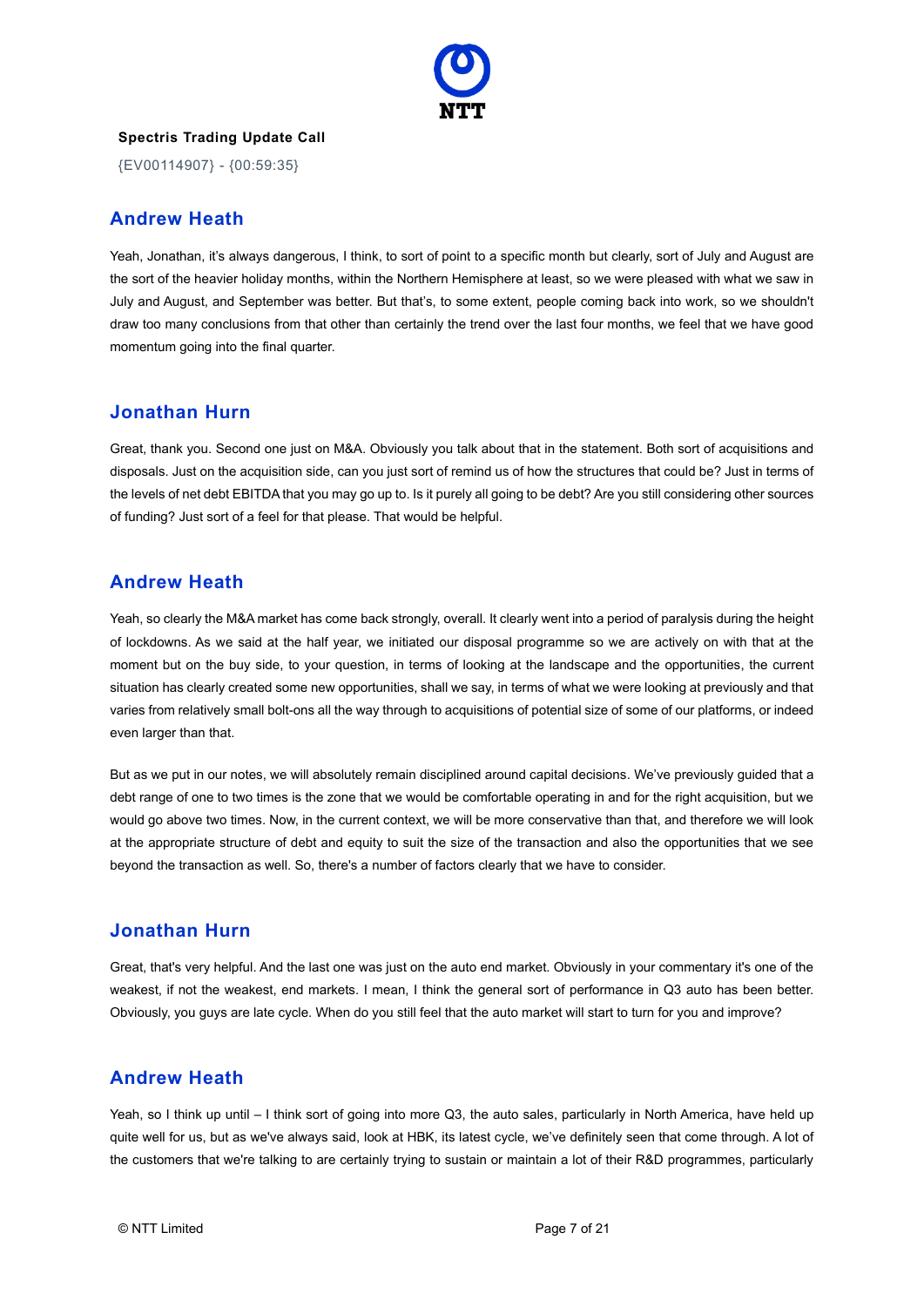

{EV00114907} - {00:59:35}

around electric vehicles, hybrid vehicles, battery developments, the whole drive for electrification, and hence, probably one of the new product ranges that I talked about from HBK around their sort of e-power grid solutions. That is getting good traction.

So, I think going into Q4, personally I wouldn't expect for us to see much improvement in automotive because we went into it later, but its – relative to some of the other markets, it will take a little bit longer to come out given the productions been quite a long way down in the last few months, so that inevitably will wash through in terms some of the auto OEM customer sentiment in terms of CapEx spending.

#### **Jonathan Hurn**

That's very helpful. Thank you.

#### **Andrew Heath**

Pleasure.

## **Operator**

Thank you very much. Next, we have Mr. Andrew Douglas. The floor is yours.

## **Andrew Douglas**

Three questions please, if I may. Can we just talk Malvern? Clearly a strong performance with a bit of catch up from the first half, but still academic research markets are still weak. Do you have any indications from customers when they might be opening up and we can kind of get back to a full run rate?

Secondly on cash, just wondering, Derek, if you can give us a bit a feel for how your cash flow is. I appreciate you got 60 million pounds net cash pre a dividend in November but just in terms of the moving parts there, working capital, et cetera. And then just for the avoidance of any doubt, can you just help us on a bridge for profit as we go into next year? We've got some costs coming in, costs coming out. My working assumption is that we've got 20 million of costs out, but we've got 30 million of costs coming back in. So, is that right? And then, depending on how the analysts think about their operational gearing, that's how we should be modelling next year.

#### **Andrew Heath**

Okay, Andy. Thanks for the questions. I'll take the first question. I'll let Derek pick up your other two. So, Malvern Panalytical, clearly we're delighted to see how strongly the business has come back in Malvern Panalytical over the last three months, a lot of that has been helped by a strong pickup in demand from sort of pharma and life sciences side of the business.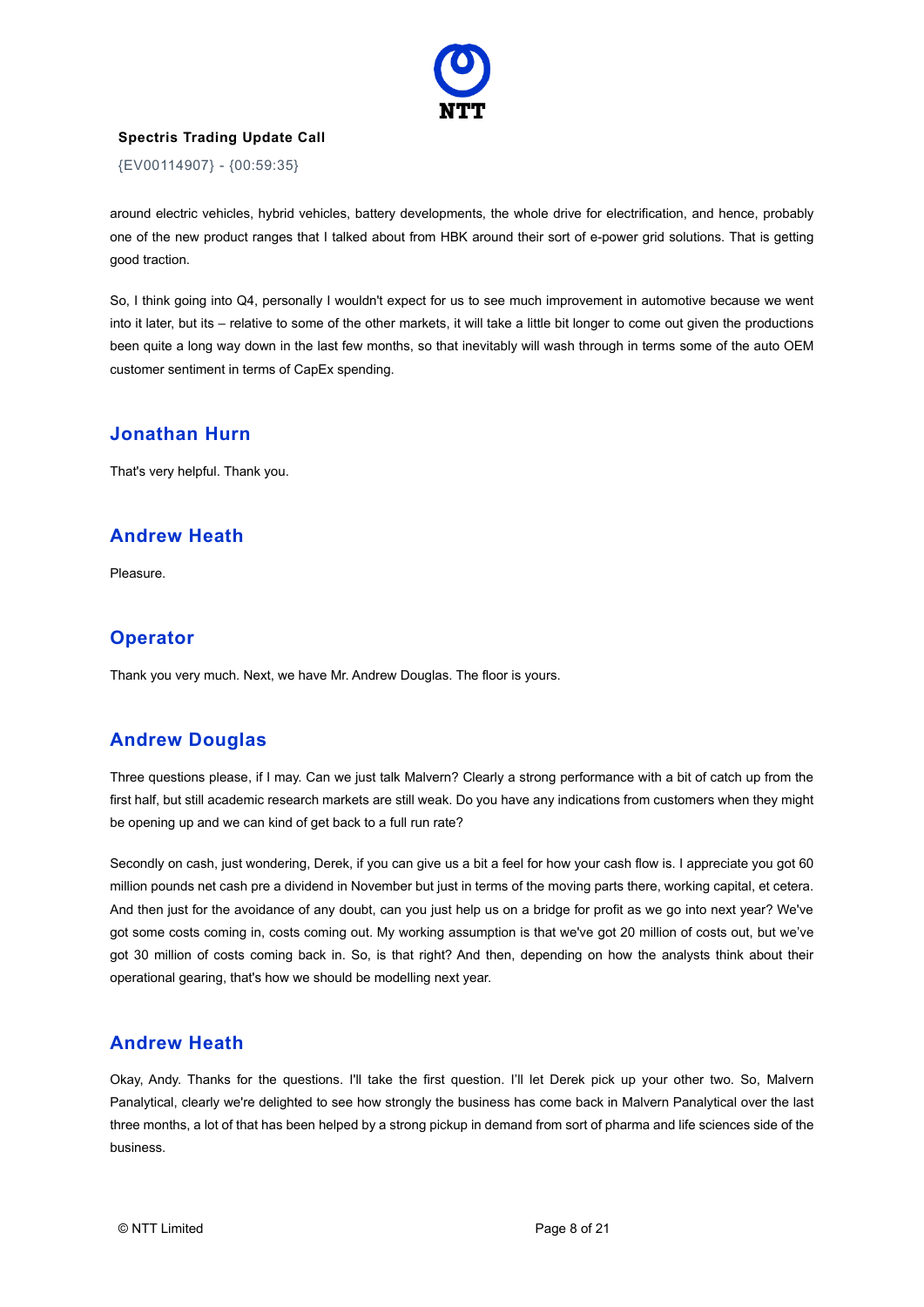

{EV00114907} - {00:59:35}

So, the orders there have been picking up consistently. And so, whether that's just pent up demand in cash back, we will see, clearly, over the next few months. But certainly, it's come back with a vengeance. And I think is there was quite a lot of disruption in the early days around their own laboratories, research institutes, when lockdown restrictions were imposed where OEMs ended up shutting their own facilities, which clearly didn't help, which feeds through to the argument that quite a bit was pent up demand.

But equally it was a lot of investment going into vaccine development, and on the sort of production quality control size of pharmaceuticals, that's an area that Malvern Panalytical is quite strong in, and as such we anticipate that trend to continue. I think if we look at some of the other areas, some of the fine chemicals, semi electronics, that's definitely been coming back to Malvern Panalytical and while sort of mineral mining was tough, we saw a more positive trend in Q3. So, all that's helpful.

But to your point on the sort of research academia side of things, that has been a pretty tough spot for the business. Although September we saw maybe the first sort of green shoots of activity levels starting to come back, which may well tie into the fact that a lot of universities effectively re-commenced operations again in September, so again one month doesn't make a trend, but certainly another positive sign.

So, as we said, we expect the momentum to build albeit they've got a tough comp into Q4 compared to last year, so we don't expect the like for like position to be as good as it was in Q3 and Q4. But momentum all the same.

#### **Derek Harding**

And then on your cash question to start with, Andy. Obviously we had a very strong cash performance in the first half, partly a function of the slowing top line and the fact that the first half is always a stronger period for us for cash, so I wouldn't expect the same level of cash conversion in H2 as we saw in H1, and indeed we will see that in the third quarter and again in the fourth quarter. But, notwithstanding that, we still expect to have a very strong cash year overall.

And when you look at that sort of cash conversion metric, likely to be a little bit higher than what we normally achieve given the shape of this year and particularly the reduction in sales. From a CapEx perspective, we're still guiding towards the 50 million for this year, and that will be similar for next year as well.

And working capital, again, because of the reduction in sales if you look at working capital as a percentage of sales, we will probably be near the top end of our range and that range that I've said that we're kind of comfortable with is 11 to 15 and we will be near the top end of that. But I'm not expecting us to be outside of the range when you look at the components of working capital.

And then in terms of the cost bridge. So, your assumption is right. It all depends where your starting point is. If you start on the 2019 cost base then we are confident and still looking towards that 50 million reduction for 2020 compared to 2019. Then of that 50, as we've said before, 30 is temporary, and will reverse, and therefore if we took no action in 2021, the cost base would increase by 30 million compared to 2020.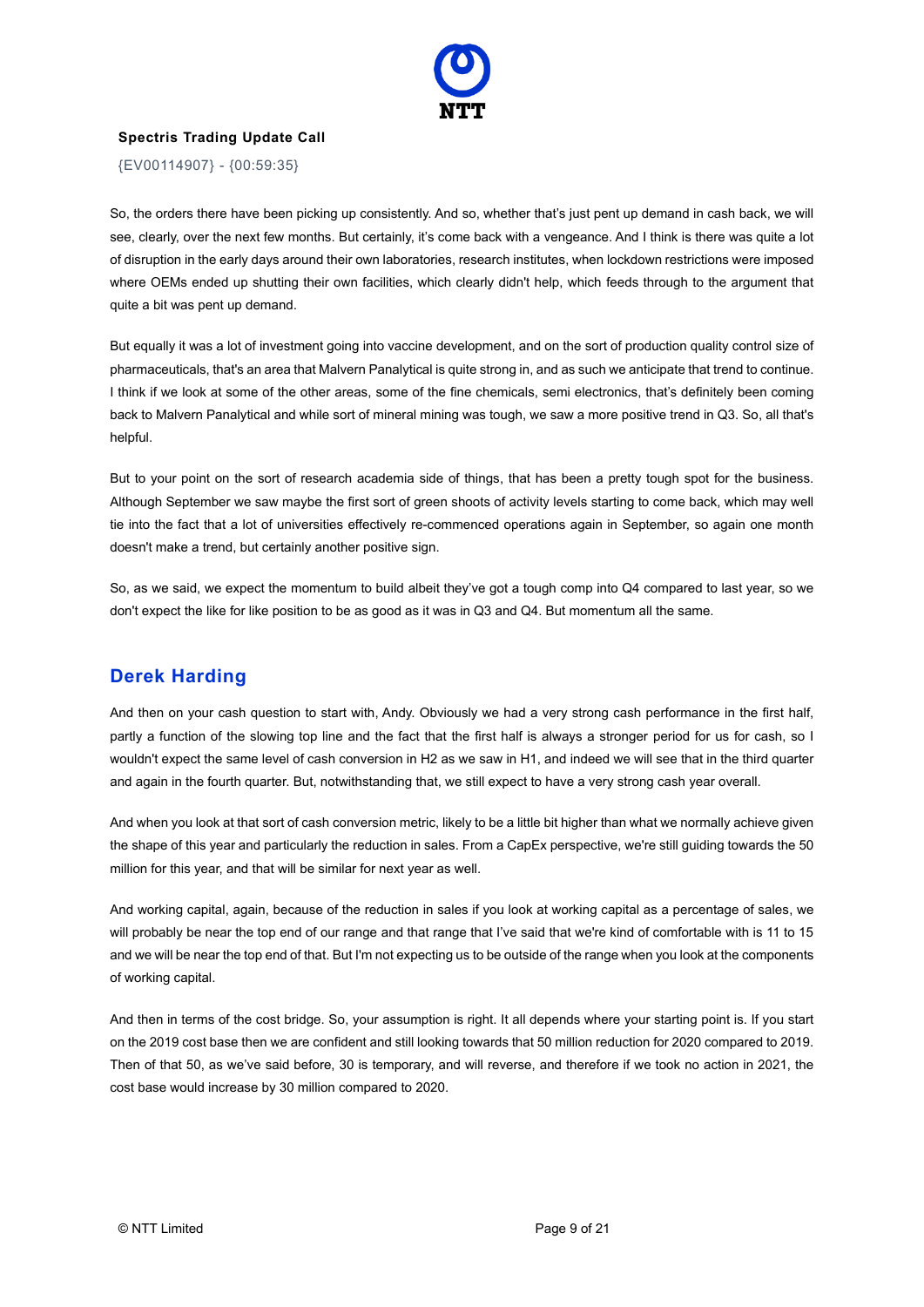

{EV00114907} - {00:59:35}

But we are taking actions which will create another 20 million of permanent and therefore the cost base only increases by 10 million from 2020 to 2021 on a like for like basis. So, that's how that bridge works through. Clearly then there's inflation and activity that comes through in 2021, but that's the sort of core cost base moves in the way I've just described.

## **Andrew Douglas**

And I just want to follow up, if I may. Just going back to your comment Andrew on Omega and your new appointment. I'm working on the assumption that this is now all about him driving growth. There's nothing else kind of on his kind of bucket list or agenda that he needs to kind of fix before growth can come through. It's all about growth and a bit more growth. Is that fair?

## **Derek Harding**

Yeah, yeah, absolutely, Andy. It's number one, two, three priorities about how do we grow the business from here. Scale, we really do need to scale that business up to turn its financial performance around. There's been further work done this year in terms of making further enhancements to the digital offering in terms of improving searchability, product findability, user interface, just continue to refine the platform.

So, we don't foresee the need to do much more beyond what we put in place this year other than just ongoing refinements. So, it is very much now about how to turbo charge the top line, and that's the reason that Amit is coming into the business.

## **Andrew Douglas**

Perfect. Thank you very much.

## **Operator**

Thank you very much. Next, we have a Mr George from Bank of America. The floor is yours, Mr George.

Mr George, you may proceed with your question. Thank you.

#### **George Featherstone**

Sorry. Hi. Morning and thanks taking my question. On the orders like for like performance in Q3, how should we think about how that will relate to like for like sales performance in Q4? Is it a case where you expect to do better than that given the commentary?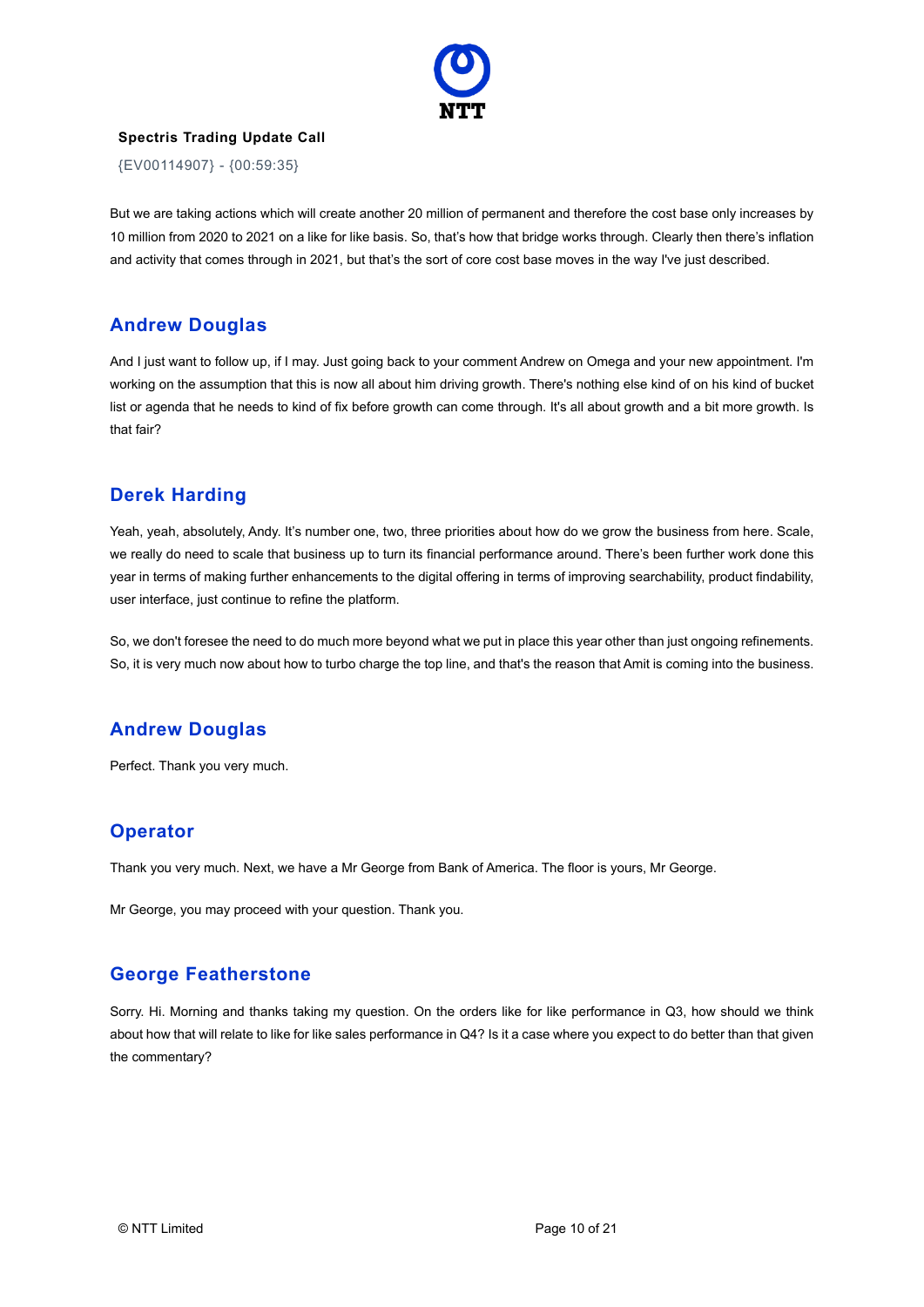

{EV00114907} - {00:59:35}

#### **Andrew Heath**

Well, I think we've tried to describe what's going on within each of the businesses, to try and sort of give that sense of how we see things progressing. Clearly, Q3 was in absolute terms an 11% improvement over Q2, so that momentum following through into Q4 we expect to continue. We're not sort of giving any guidance in terms of what the quantum of that is going to be. But clearly, we see a quarter over quarter absolute improvement.

The like for likes, if we look across each of the businesses that we described, I think you then get a reasonable sense of being able to model what that then entails in terms of revenue expectation. I think if you look at consensus at the top end of the sales that some people have got, I would say it's a bit choppy [ph 00:27:39], but in our view clearly we are seeing good momentum going into the next three months.

With absence in further restrictions as I said, that would be my only comments you know coming about from lockdowns with COVID-related social distancing measures. Our order book certainly supports that sort of momentum, but obviously we've still got to deliver and get product to customers, and for a number of businesses we have to install and commission before we can actually recognise the revenue. So, there are some risks there as well as some balance on the upside as well.

#### **George Featherstone**

Okay, thanks for that. So maybe just for clarity then. The 8% like for like decline in orders, you shouldn't necessarily read that as being representative of the Q4 performance potential. And then maybe just drilling into the orders a little bit, are there any particular end markets that have exceeded expectations or driven the better performance perhaps than maybe was expected in the order book?

## **Andrew Heath**

Yes, okay. I think your comment on the orders. The orders this year were consistent with what we've said on all our trading updates is that the order book has held up better than sales all the way through the year, but what we have seen is that the orders have been longer dated than we've typically seen against the history, and that's still the case.

So, it's clearly reassuring that the orders are coming through and great that our sales people are being able to go out there to reach customers and enact business. The orders typically are longer out in time than we'd ordinarily see, so it gives us confidence in terms of that momentum going into Q4, but you shouldn't read being just an 8% decline in orders will translate to an 8% decline in revenue in the next three months.

And then I think the other question was about which markets have surprised on the upside. Clearly it's great to see the pharma, life sciences, food business coming back strongly albeit we always anticipated that the impact – the quite negative decline we saw fairly early on with the pandemic in pharma was going to be a temporary phenomenon and that's proven to be the case.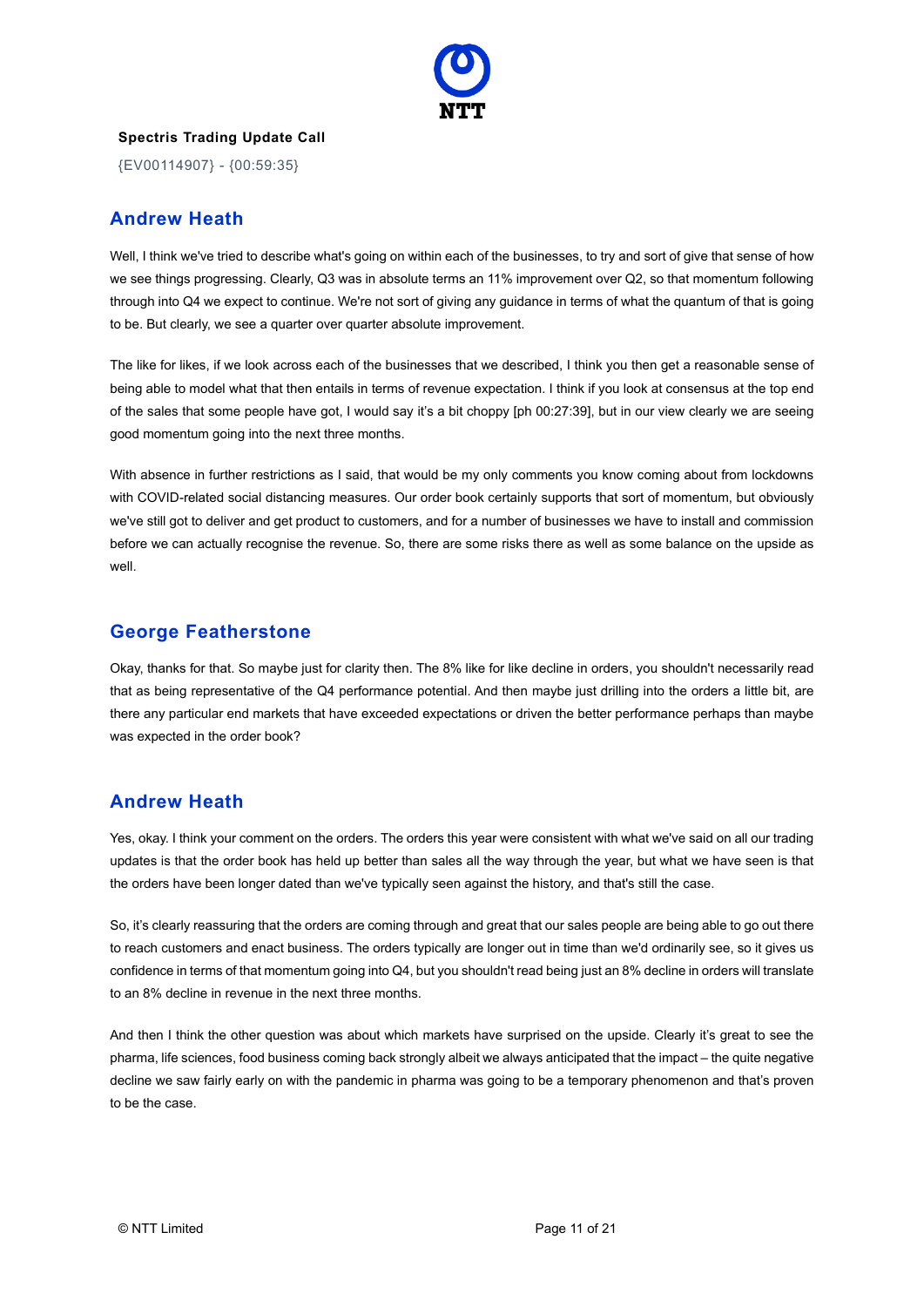

{EV00114907} - {00:59:35}

Even so, it's good to see that coming back. Certainly, into food, food research, food analysis and also food production. HBK provides sensors, weighing sensors, measuring sensors into the food industry. That's proved to be very resilient and continues to grow actually this year so that side of the business has been good and good to see it come back.

On the flipside, we talked automotive. That was to some extent expected being a longer cycle for us and clearly the oil and gas – those businesses that are exposed, particularly upstream in oil and gas have been particularly impacted. But again, that's not a surprise in the current environment.

#### **George Featherstone**

Brilliant, thank you.

#### **Operator**

Thank you very much. Next, we have Mr Mike Tyndall. The floor is yours.

#### **Mike Tyndall**

Morning, gentlemen. Just a couple for me if I can. Just thinking about sticking on the orders for a moment in terms of visibility, how much of Q4 do you have covered as we sit today or is it still a case of based on the actual inflow that we're seeing, we think we can get where we need to get to for the quarter?

And you mentioned about the orders being a bit more long dated, what's happening in terms of ordering behaviour? Are we seeing that stabilise or is it continuing to change because I guess the uncertainty you're seeing, or your customers are seeing as well?

And then the second question for me is North America was relatively strong but Omega was weak. Am I right in assuming that that was MalPan that really kind of bridged the difference there and how much of that is potentially catch up on those delayed installations? Thanks.

#### **Andrew Heath**

Okay, great. So, let's talk about the orders. As I said, they have been typically longer dated than we've historically seen through this year. That trend continues. Our concern going back a few months was whether customers were just placing orders maybe speculatively, holding a capacity slot, if you like, and it would decide nearer the time whether they would actually take the order or not. But the very encouraging news is that we have seen very few cancellations.

We have seen some customers delaying taking receipt and part of that is because they haven't got the people in the right place at the right time to be able to take receipt, but we haven't seen much cancellations at all, certainly nothing material. So, whilst the orders have been longer dated, they've been coming through, which is hugely reassuring.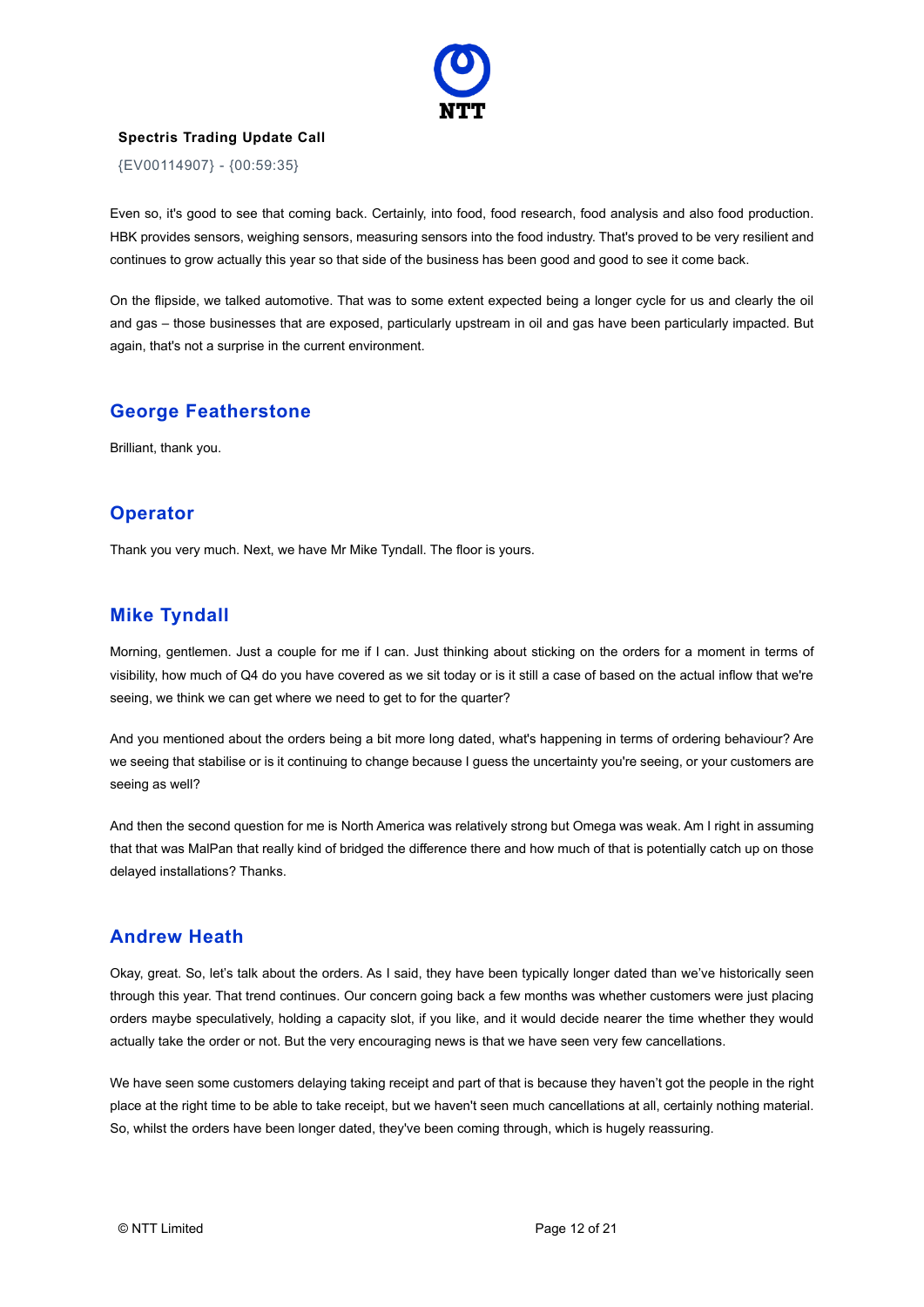

{EV00114907} - {00:59:35}

I think your point in terms of order coverage. It clearly depends by business. But again, I don't want to get too specific. The level of order cover that we have in place because of the state of the order book we are feeling sufficiently confident that we can certainly meet our expectations around our Q4 revenue.

And that's based on history and how much of the book and turn we would expect to see – book and turn business during the period in Q4 we would expect to see historically and now. It is always dangerous given the current time to sort of compare this year to previous years because this year is a totally different year with different buying behaviours and patterns. But relative to what we see in the order book and what we expect and what we understand from our customers and their intentions, that gives us confidence to meet our sales expectations over the next few months.

And then your final point about North America being stronger, yes, I think North America has certainly been strong for Malvern Panalytical. They performed well in North America, particularly in the last quarter. They've actually gone into positive growth territory. HBK has also done well in North America. The automotive has been a bit more resilient for HBK in North America, again, over the last two months, their sales in North American HPK have been positive and similarly within industrial solutions, we've seen an improving trend there as well.

The point around Omega is really that Omega is really exposed to industrial production, particularly in the process industries. And that has not performed to the same extent as the pharma, food, life sciences, auto, certainly, the aerospace defence activity for HBK and some of the sort of medical centre activities that we supplied of ISD [ph 00:35:51].

So, I think that really explains the difference. I fully appreciate on the face of it, it does look a bit anomalous, but hopefully that explains why there's a difference.

#### **Mike Tyndall**

Yeah, that's perfect, thank you.

## **Operator**

Thank you very much. Next, we have Mr Andy Wilson from JPMorgan. The floor is yours.

#### **Andy Wilson**

Hi. Good morning, everyone. Just a couple of quick, I guess, specific ones thinking about the academia sales which obviously have been under pressure this year for, I guess, obvious reasons. But just thinking about the potential for that to either sort of catch up or bounce back, just trying to get an understanding. Are these sort of sales that are kind of one time cycle sales which won't come back or won't be – there won't be a catch up effect? Or can we stand to have actually quite a good sort of 12 to 18 months when things settle down?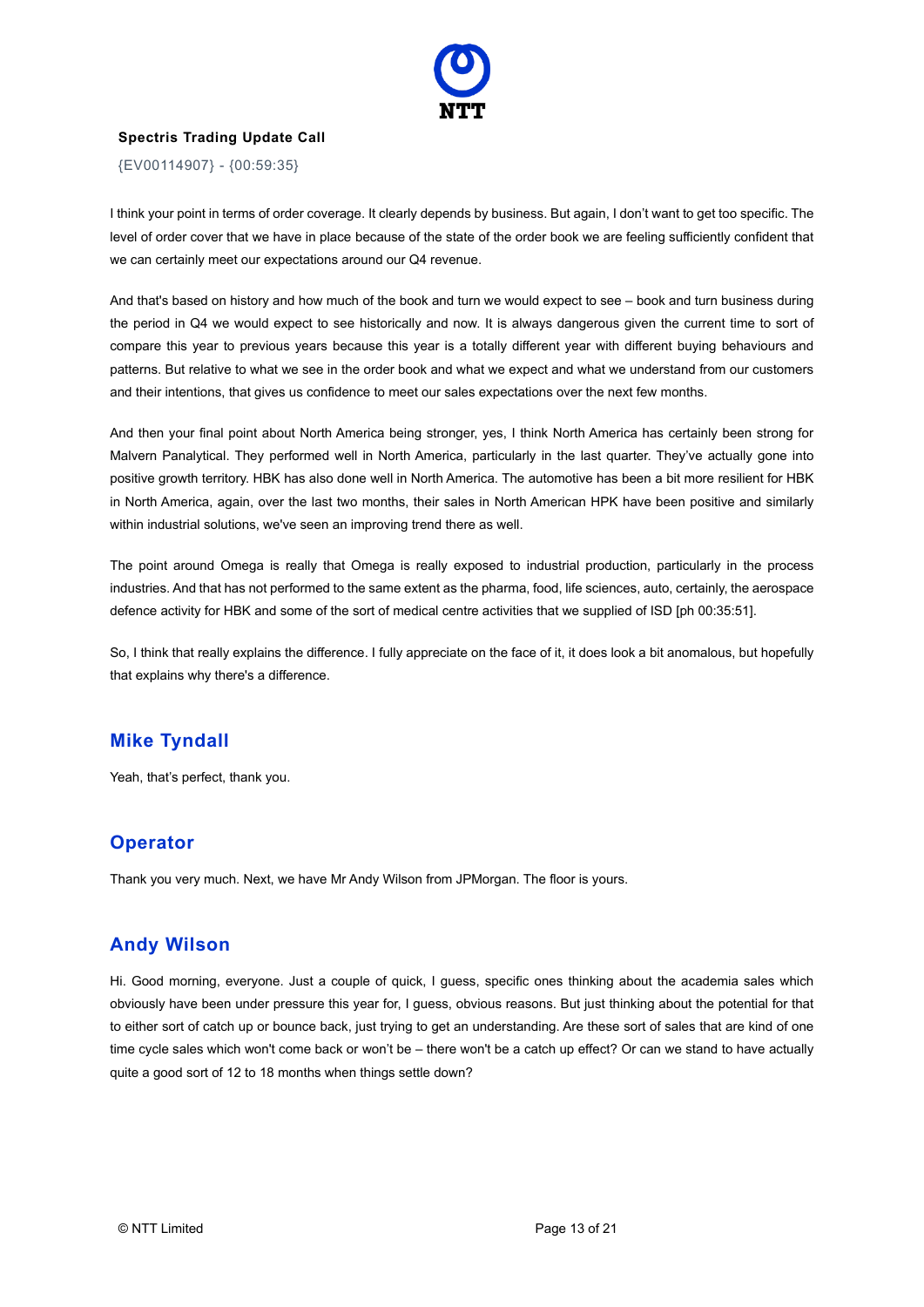

{EV00114907} - {00:59:35}

And secondly on the oil and gas exposure, and I appreciate this is kind of different in different parts of the business, but just any indication from the customers in terms of improving trends. We've seen sort of some better news maybe in oil and gas in some patches. So, just interested on those two specific [? 00:37:02].

## **Andrew Heath**

Yeah, so I think on the academia, Andy, it's too early to tell, but I think there has to be a lot of effectively pent up demand, because we've seen months of pretty low order intake out of that sector. It will clearly depend on the level of government stimulus money that goes in over the coming months and equally which areas governments may put in and how much they can afford to put in. But we would anticipate that academia will recover from here going forward.

If we look at the number of research institutes serving in the pharma area. That's one of the stats that we track. At the height of lockdown half of the world's pharma labs, research labs, both in terms of not just researching [? 00:38:06], OEMs were shut. That stat now is down to I think about 9%, so there's been a much broader reopening of laboratories and research institution in the pharma and life science area over the last weeks and last few months.

So, that's a positive trend. As I said, we've seen sales in September certainly took a tick upwards. It's still down, but the level of decline was much, much lower. So, our expectation is that things will start to build from here. We've seen some green shoots. It's early days, but that's our expectation.

On the oil and gas, really on the upstream side, we have relatively little exposure on the upstream. It's really our ESG business in Canada that does micro seismic analysis for fracking in North America. It's a good chunk of its sales. So, clearly, that's been way down but the more downstream petrochemical refining activity has picked up again and we are again starting to see some signs, certainly within our centre sales, of things picking up.

## **Andy Wilson**

Perfect. Thanks, Andrew.

## **Operator**

Thank you very much. Next, we have Mr Danny Lu from DDS. The floor is yours.

Mr. Danny Lu, you may ask a question. Thank you.

So, next we have Mr Tom Fraine. The floor is yours.

## **Tom Fraine**

Morning. This is regard to something mentioned in the previous update, actually. Regarding the working remotely from employees just been updating how this is going so far. And if you see this as something that's likely to increase across the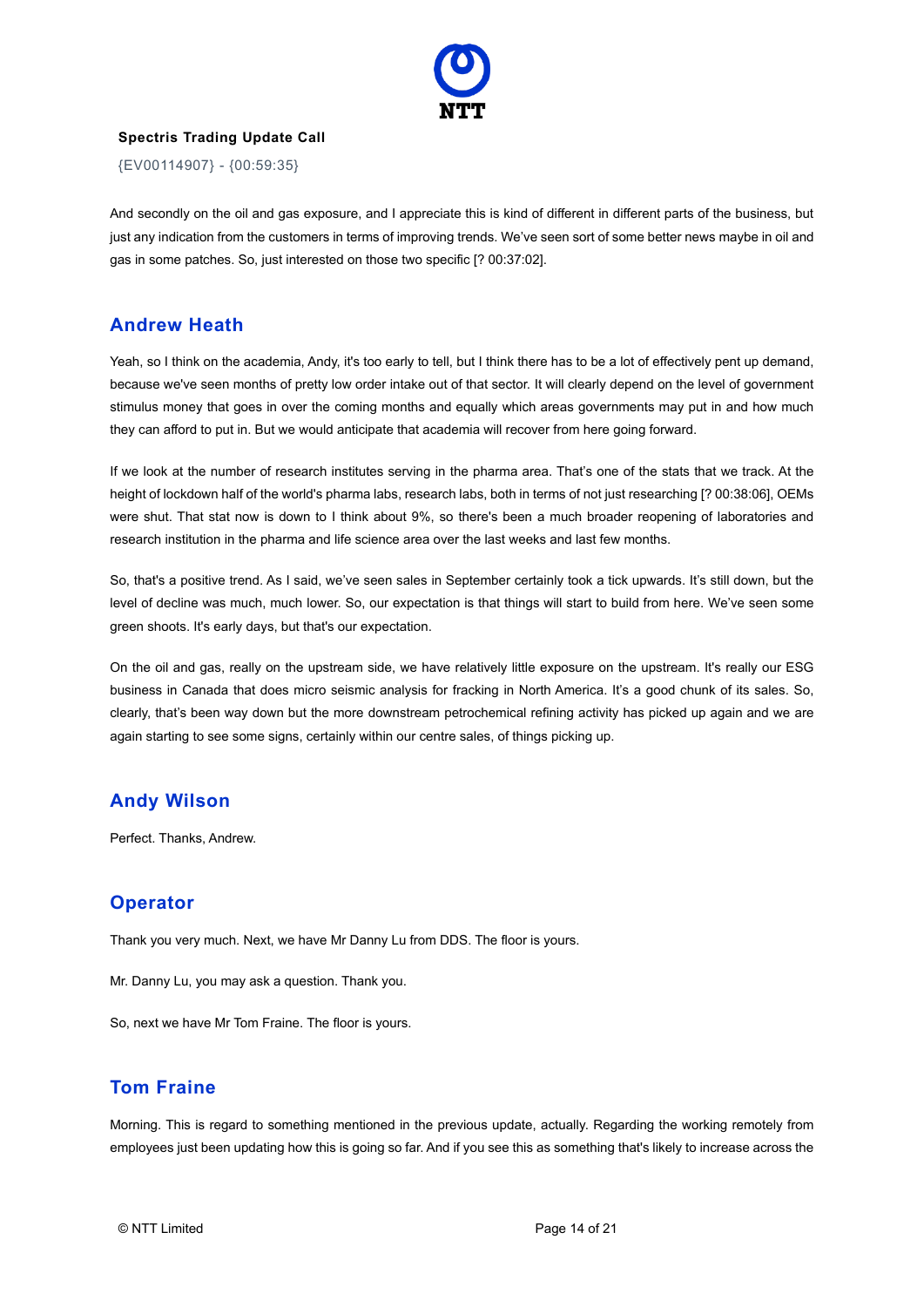

{EV00114907} - {00:59:35}

group in future years, or whether it's likely to be more temporary for large portions of employees? And how's it working, if at all, for engineers and employees that are working on installing products on sites and whether this is having any impact on the service they're delivering and potential cross selling opportunities and new wins?

And then second question on the cost savings. So, some of these potentially including the remote working related cost savings. Why weren't some of these identified in the profit improvement programme? And do you see them as having a bit of an impact potentially on the top line at all?

#### **Andrew Heath**

Okay, so let me take the first half of that question. I'll pass you over to Derek about the cost savings and I'll come back and wrap up at the end if there's needed on that. But on the working remotely we have been really pleasantly pleased on the upside at just how well all of our staff have been able to work remotely, work from home, work flexibly.

In terms of our office occupancy, none of our offices anywhere around the world are back to 100% occupancy to where it was pre-pandemic. As part of the profit improvement programme, we were fortunate that as part of our drive there to reduce costs we had upgraded our digital tools for internal working last year and that clearly put us in a very strong position as it turned out when the pandemic unfolded so we were able to quickly move everybody within days to remote working, including the engineers that you touched on.

And that's allowed us to – it's not just sort of operating in a Microsoft Office systems remotely, which people have been doing for years, but in terms of our R&D systems, cash systems, modelling systems, software writing capability, we've got our engineers working very effectively from home at the moment and I think in terms of that as a trend, well, I don't think it's going to increase because we have the majority of people who are doing at the moment. But in terms of our intentions going forward, absolutely, we will maintain remote working.

Maybe not the full extent it is today, but we will certainly be providing people the flexibility to be able to work from home or remotely as well as in our offices. All the surveys that we've done points to the fact that employees, whilst they don't think anybody necessarily wants to – very few people want to work from home five days a week. People recognise that actually working from the office five days a week isn't the most effective either, so they can be more productive in the way that we are working now and in terms of our productivity, we were concerned particularly around the engineers in the early days that this was going to be really difficult, but feedback from our engineering staff consistent with others is that actually people feel – 60% I think is the latest response we did from the survey was 60% of people feel they are significantly or certainly more productive than they were working five days a week in the office.

So, that's something that we are embracing and are building into the cost savings going forward. Your point around installation commissioning service support to customers. That was a bit more challenging in the early days, but again, we moved very quickly, we've been creative, ingenious, using various tools to actually provide customers online support in terms of installation, servicing, that's both in terms of having service engineers, application engineers available online to sort of walk them through it, also providing creative videos, et cetera.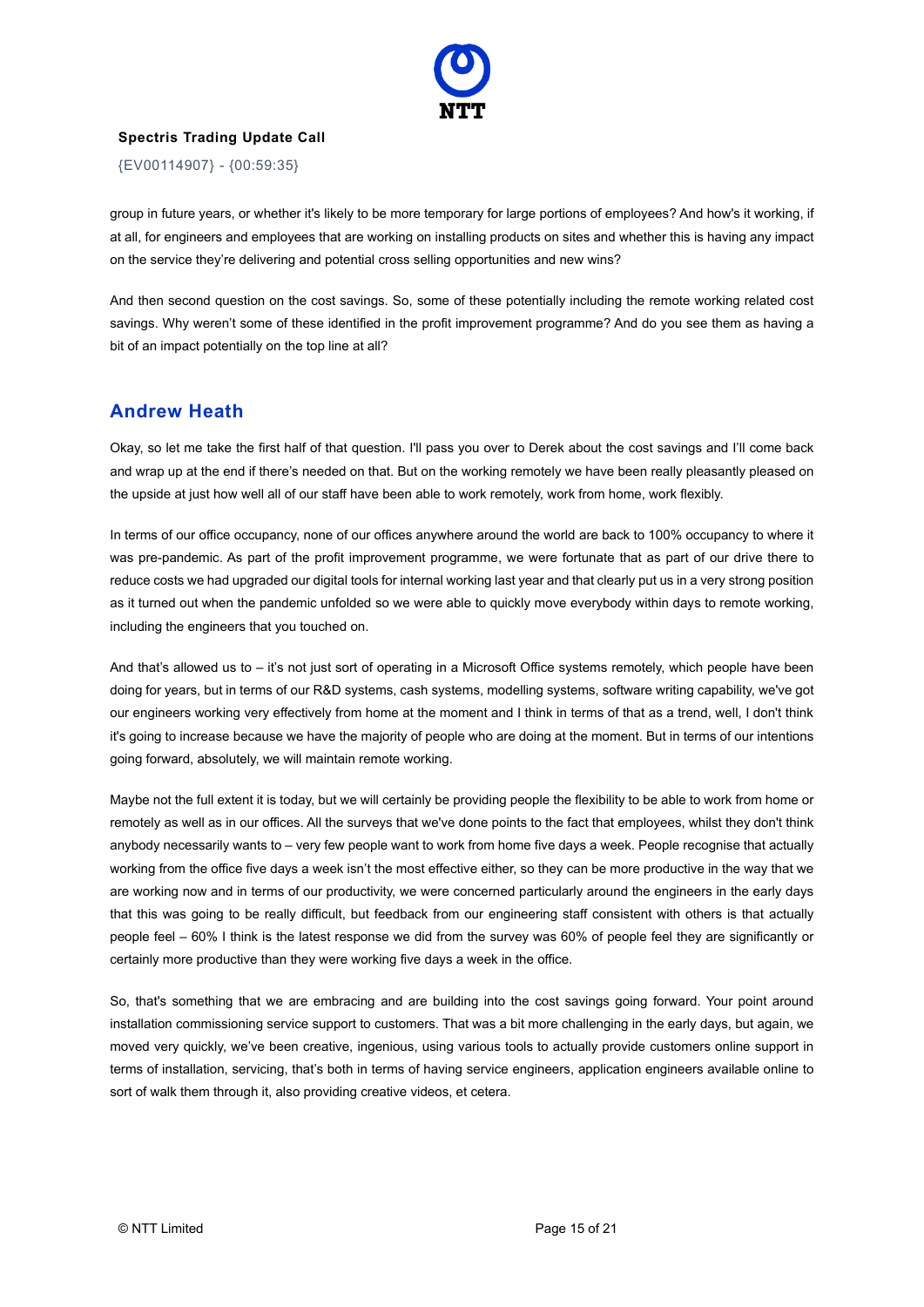

{EV00114907} - {00:59:35}

But also we accelerated some of the self-install capabilities on some of our instruments as well that we were working on already but accelerated that so we can make it easier for customers to self-install rather than having to have one of our service engineers necessarily on site to do that.

And then on top of that, things like – we've talked about our digital webinars and things. It's a great opportunity actually to reach out to customers and develop new leads, marketing leads, sales leads, and we're typically getting much higher levels of attendance from customers on those digital channels now than we ever have in the past.

We are pivoting very much now to sort of doing online trade shows, online product launches, online product demos, as the standard way of working. Derek, do you want to pick up just on the cost?

#### **Derek Harding**

Yeah, so on the profit improvement plan point, Tom, I guess there's a couple of things. When you think about our original profit improvement programme that we were working through in 2019 and then completing in 2020, we were operating in part in a different world. It was the pre-COVID world and there were, as Andrew said, plans to have more people working remotely and that would result in us being able to reduce our physical footprint.

But I think it's – and we've made the IT investment to facilitate that – but I think it's fair to say that the last six months has educated us all that those plans could go further, and therefore ideas of reducing our physical footprint that we had a year ago, and in certain pockets where we were not sure whether it was possible or not, the events of COVID have proven that it is absolutely impossible and therefore we can push much further on those additional costs.

None of the costs that we're taking out or have taken out in the first wave of the profit improvement plan, or indeed the ones that we're trying to make permanent into 2021, are related to growth, and I think the important thing here is always keeping a balance between taking cost out of activity that you can do in a smarter way and more wisely, having learned from the experiences of the last six months, versus kind of cutting into the bone and in any way damaging the prospects of the group.

So, that's the balance that we're trying to drive and that's the reason for the incremental cost saves that we've identified now, as opposed to the ones that we identified 18 months ago when the world was a very different place.

## **Tom Fraine**

Okay, thanks for that. Just quickly maybe back to Andrew's point on the flexibility of workers working remotely. Will they still have this flexibility though if you're actually looking to shut down a number of facilities?

## **Andrew Heath**

So, yes, because the example that I would use is that where, for example, we might have a city that had two offices or three offices in that city for our various different platform businesses and those officers were fully occupied at all times, where you have a remote working setup with people, some people at home, some people in the office, you can take a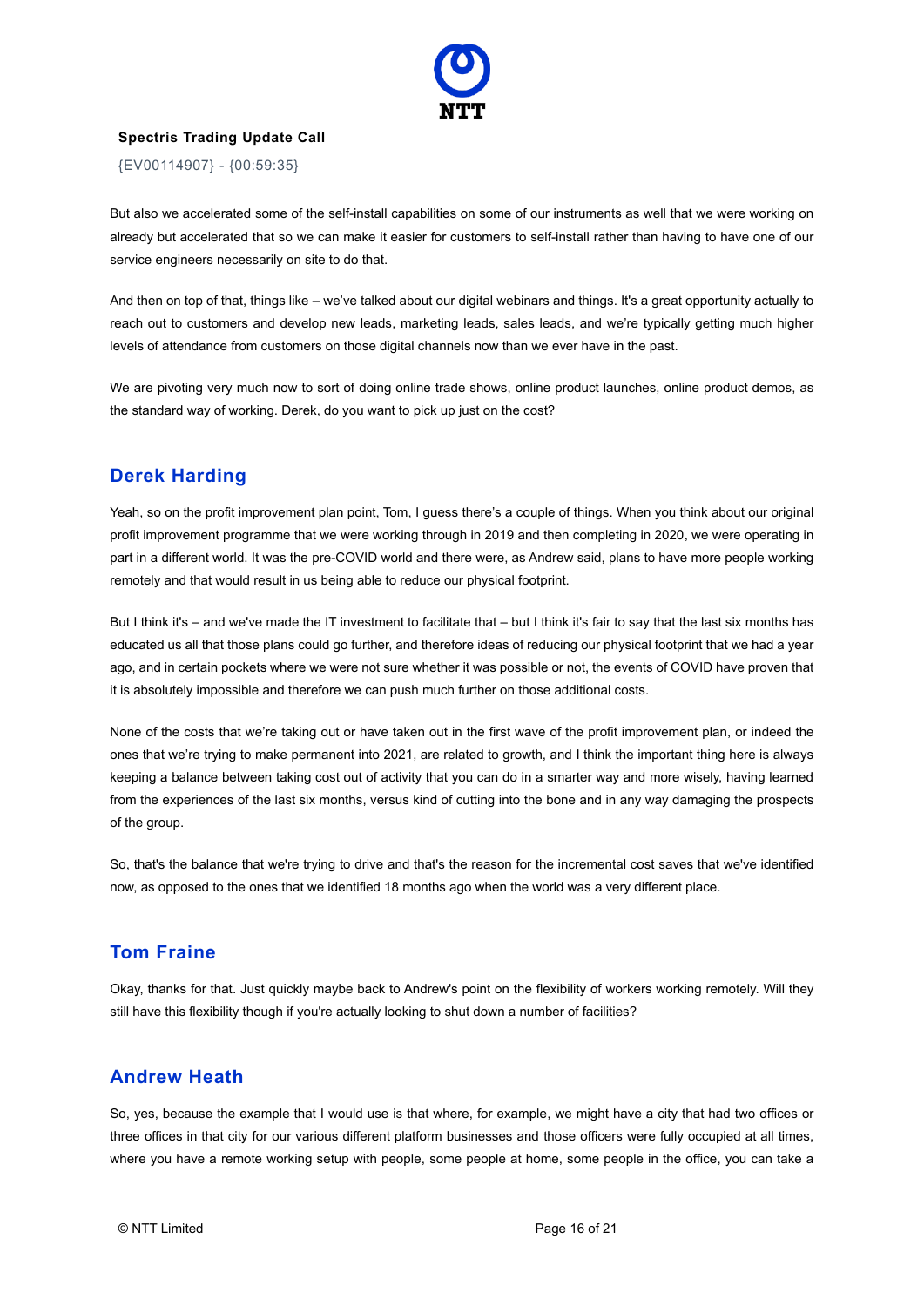

{EV00114907} - {00:59:35}

more varied, flexible approach and have a smaller physical footprint and still facilitate you know that collaborative working when necessary, have people in the office, have people away from the office.

And I guess that's the sort of thinking that's been going on in many industries for many years, and I think the COVID example has demonstrated that all industries can do that, and that's the type of thing that we will be looking at doing over the coming 12 months.

#### **Tom Fraine**

Okay, understood thank you.

#### **Operator**

Thank you very much. We have Mr Danny Lu back on the line. Mr Danny Lu, the floor is yours.

#### **Xing Lu**

Hi this is Xing Lu from UBS. Can you hear me?

#### **Andrew Heath**

Yes, we can.

## **Xing Lu**

Hi, I'm not sure where the name Danny came from, which is why I was a bit confused earlier. Yes. Hi, Andrew. Hi, Derek. A few quick questions from my side. Firstly, just on Omega, you appear to be underperforming IP from a magnitude and recovery perspective. I was just wondering if there's any issues with the new website and customer transfer which was taking a bit longer than before or is that already smoothing out?

#### **Andrew Heath**

[? 00:49:04]. What I go back to, as I said earlier, certainly, the stats that we look at relative to the process engineering industrial production space in North America, we feel we are tracking very much in line with the overall market and don't feel that – it's not our proposition or offering that is wrong. Maybe the market is down. There were issues that we were quite public about last year around the transition to the new website and the transition of customers to the new website, et cetera. We feel that the offering has – we've addressed the issues there. Certainly, the customer surveys we've done suggests a lot of that has now been fixed.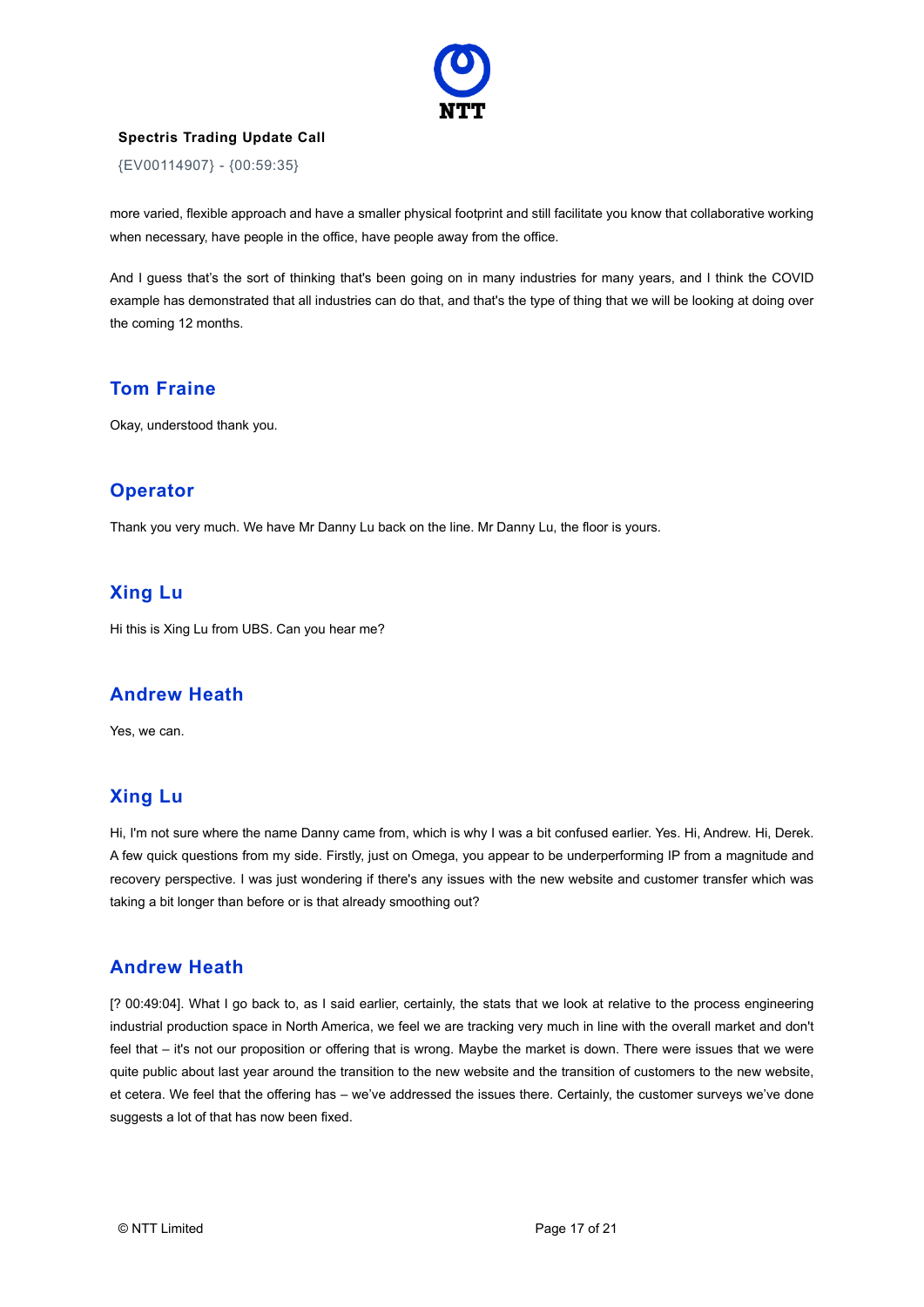

{EV00114907} - {00:59:35}

But clearly we have brought in a new President of that business, Amit, as I talked about, and he's very much focused on really coming in and assessing the business and making sure that it is really, truly fit for purpose to drive the growth that we're looking for in that business. So, having a new set of eyes in the business, will be, I'm sure, invaluable to us, either to confirm what is working, the strengths of the business, and equally identifying if there are areas that need further work.

We don't know if we've got those, but a new leader coming in with his experience will be invaluable to help either confirm or otherwise our proposition and our offering.

## **Xing Lu**

Got it, thank you very much. And the second question on the M&A market and particularly on your disposals. I guess maybe could you elaborate a bit about any progress there as the activity comes back?

#### **Andrew Heath**

On the disposals we've been clear as to what we've said historically, but we won't disclose which businesses that we are in process [ph 00:51:04]. But as I said earlier, we are active. The portfolio rationalisation, optimising our assets is a key plan to our strategy.

We've identified those businesses where we feel we have the strongest growth prospects and likewise where we don't and where we don't think it's sensible for us to invest. We won't be the best owner. My view is that having made that determination, we should push on and tidy up the portfolio sooner rather than later. Clearly, we've got one eye firmly on value and timing around the disposal programme, but we do have some high-quality assets that are of interest to others.

But even in the current environment, it makes sense to be having some discussions. So, we will push on with those and obviously update you as and when we've got something to say.

## **Xing Lu**

Thank you very much. And my last question is just on your outlook. I think you mentioned that you are expecting to meet your full year revenue expectations. I think before you only mentioned that you expect 3Q to be better than 2Q. So, maybe could you maybe help us a little bit there in terms of where exactly you expect for full year revenues if you haven't discussed that before?

## **Andrew Heath**

I guess I'll refer you back to what I said in response to, I think, Josh's question earlier really. We've clearly got momentum going from Q2 into Q3. The like for like decline is significantly better than it was to the previous three months. We expect that momentum to carry on into Q4, and the order book gives us that the confidence that we can certainly meet our expectations.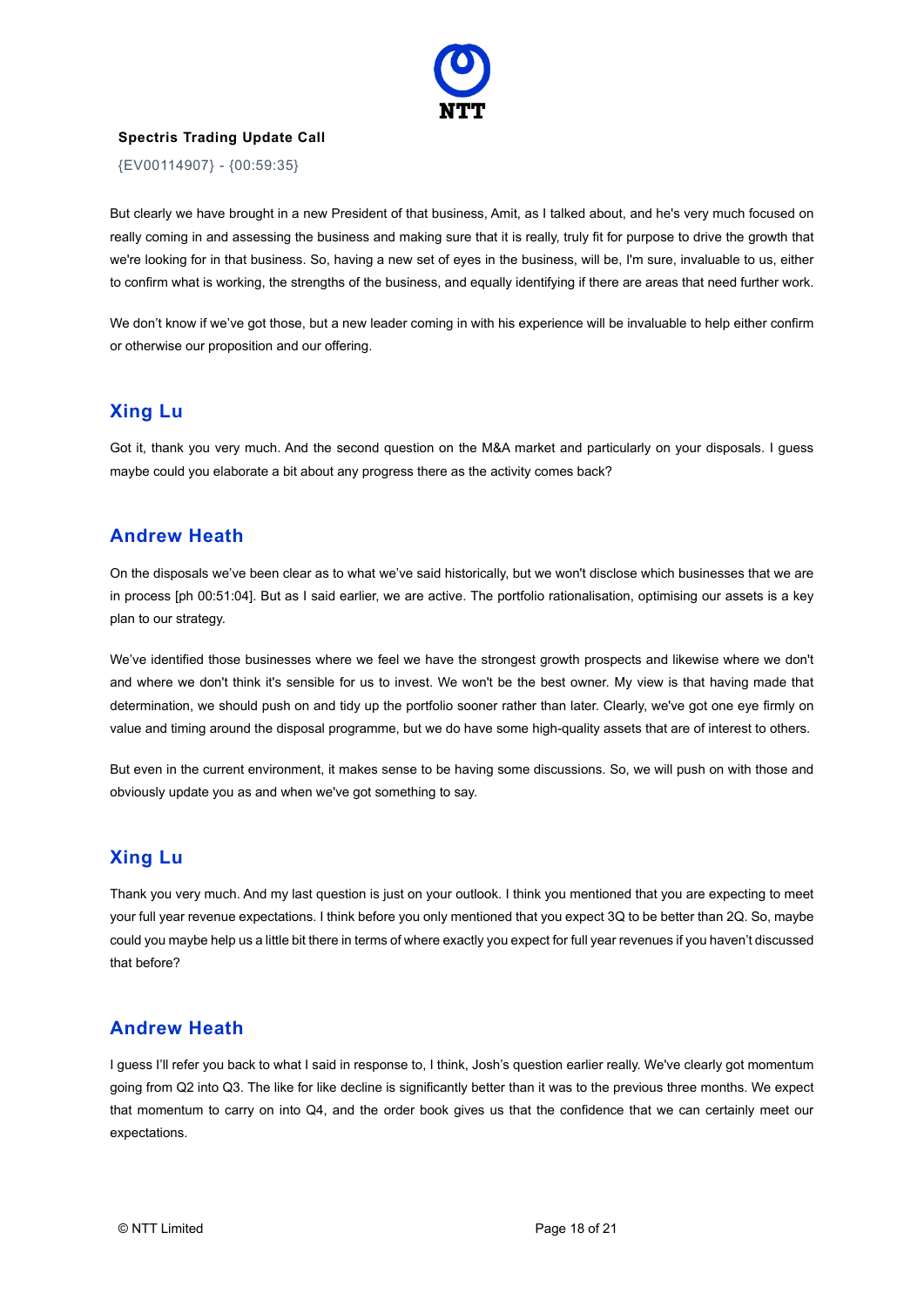

{EV00114907} - {00:59:35}

And I'd just refer back to the comment around if you look at the consensus that's out there, there a few that we would say are a choppy [ph 00:53:12] on the outside but you can see that with the momentum that we've got in the business, really, [? 00:53:21] how we can see the next three months panning out.

## **Xing Lu**

Yeah, understood. Thank you very much.

## **Operator**

Thank you very much. Next, we have Mr Robert from Morgan Stanley. Please, sir.

#### **Robert Davies**

Yes, morning. Thank you for taking my questions. The first one was just on some of the regional trends. I just wondered within Europe, I think it was down 13, you put in your release this morning. Just maybe if you could [? 00:53:51] some of the end market trends specifically within Europe where you're seeing that weakness. And then also in terms of regional trends. The rest of the world moved quite a lot. I know it's a smaller segment, but I think it went from sort down from 30 to down 14. Perhaps you could give us a little bit colour there in terms of what's changed?

The other questions I had. One was just on pricing dynamics. Just be quite interested to see what you're seeing in terms of pricing and then the final one was around Malvern. I saw you put in a comment about improvement in sequential growth partly being down to CapEx resumption within certain markets versus a sort of catch up of system installations from 2Q that hadn't happened. Just wondering if you can disaggregate those two and particularly, I guess, with a focus around which bits of the sort of CapEx pie have particularly got better. Thank you.

#### **Andrew Heath**

Okay, right. So, a number of things there, Robert. Malvern Panalytical, your last question first. I think the cashback in terms of installations that were delayed from Q2 versus the increasing CapEx spend. It is biased much towards the increasing CapEx spend and that's the bigger part of the Delta.

Pricing typically is consistent with what we've said actually in the last two updates, and that we are not seeing any real significant downward pressure on prices, and it's been sort of generally sort of an amnesty in the market almost. The focus has been more on surety of supply, and that still remains. Clearly, we will see how that develops, but there's certainly the pricing increases that we put in as part of our matter of course business at the start of the year.

We've been able to hold right across all our businesses, so that's positive. And then on your points around geography and markets. Maybe I just give you just maybe a little bit of a quick sort of gamble through each of the – by group and by business and by geography. But, clearly as a group in North America and Asia performing the best. We're really pleased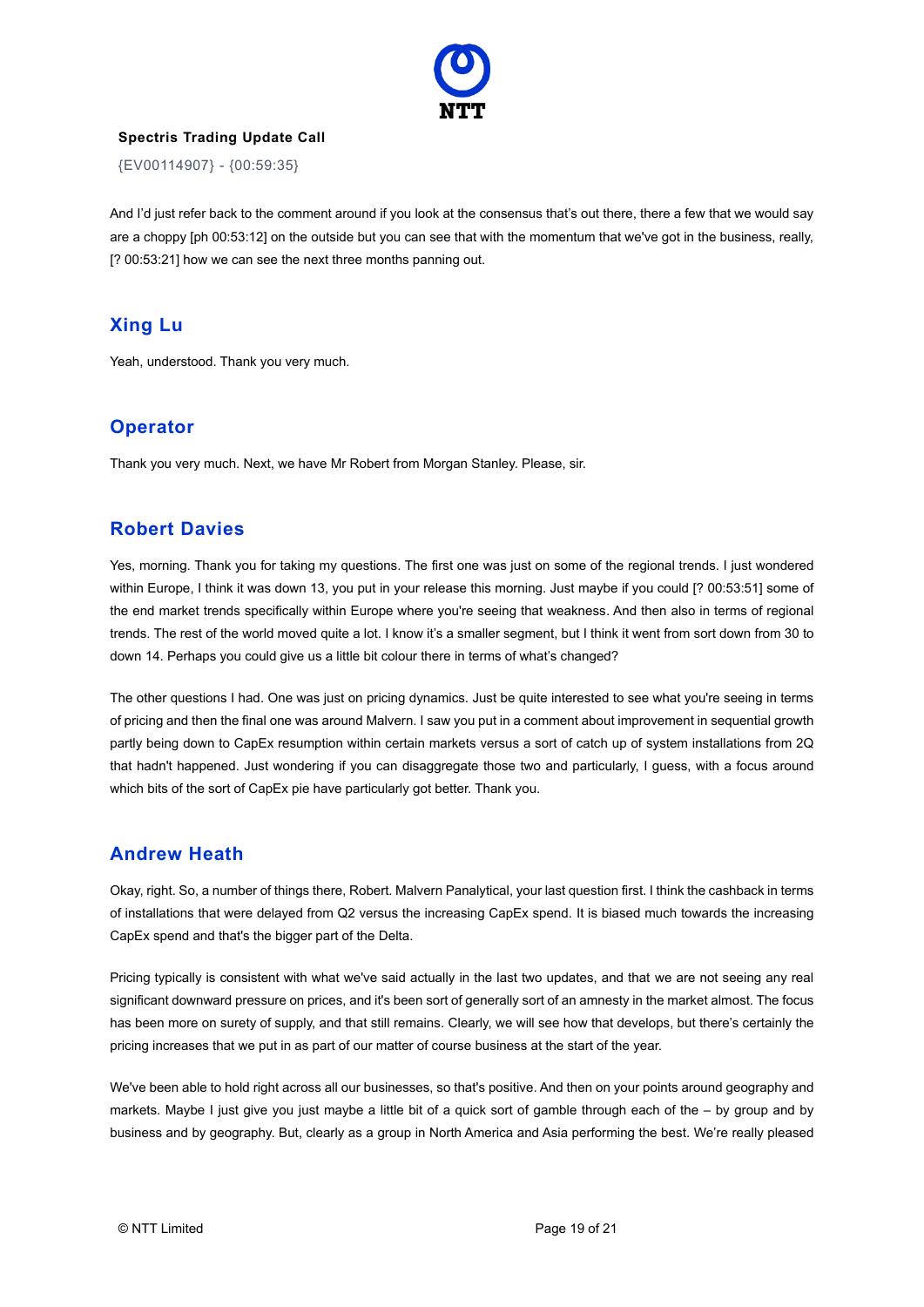

{EV00114907} - {00:59:35}

to see China come back strongly in Q3. Europe went down quite significantly at the start of lockdown. That's been in that sort of 12 to 14% down over the last three/four months.

Malvern Panalytical, particularly strong in China in Q3 but also in North America. HBK stronger in North America. China is improving. And so, we saw some positive trends in August and September in the Americas and September in China. Europe [? 00:56:47], especially given its European automotive.

And Omega, we talked about. It's very much tracking. That's process engineering, industrial production space against the market in North America, but it has seen some positive signs in Asia. We're up in Asia for mainly driven by semicon demand being up which is helpful.

And then on industrial solutions again, China's been positive over the last two months and North America is improving. So, I hope that gives you a little bit of a flavour for how things are developing.

#### **Robert Davies**

Great. Thank you very much.

#### **Operator**

Thank you very much. If there's no further question, I would like to pass the call back to Mr Andrew.

#### **Andrew Heath**

Okay, thank you very much and apologies. We seem to have a few sort of technical wrinkles there in getting some of you on to ask questions. So, apologies for that, but thank you for all your questions.

So, with that, let me just sort of wrap up. In summary, I'm very pleased as I said at the outset with the improving performance that we are seeing. Clearly, uncertainties do remain, but we believe that we're taking the right steps to weather this period, very much focusing on what we can control, which I think has been very much part of what Spectris has been about since I arrived over the last two years.

We've demonstrated that through our profit improvement programme. We clearly entered this crisis with a net cash on the balance sheet and good liquidity. And since then, we've continued to generate cash and take further cost actions. Pleasing to see that we're well on track to deliver our 50 million of overhead reduction this year. And also, we have commenced our restructuring programme which will deliver sustainable incremental benefits of 20 million next year on top of the 20 million of permanent this year. So, a 40 million reduction in 2021 versus 2019, which then positions us well, I think, to be able to take advantage of the recovery markets coming through in 2021.

As we implement that restructuring, get our cost base to the right place, with the market coming back, with our balance sheet, I'm confident that we will emerge from this crisis an even stronger and more resilient business. So, thank you again